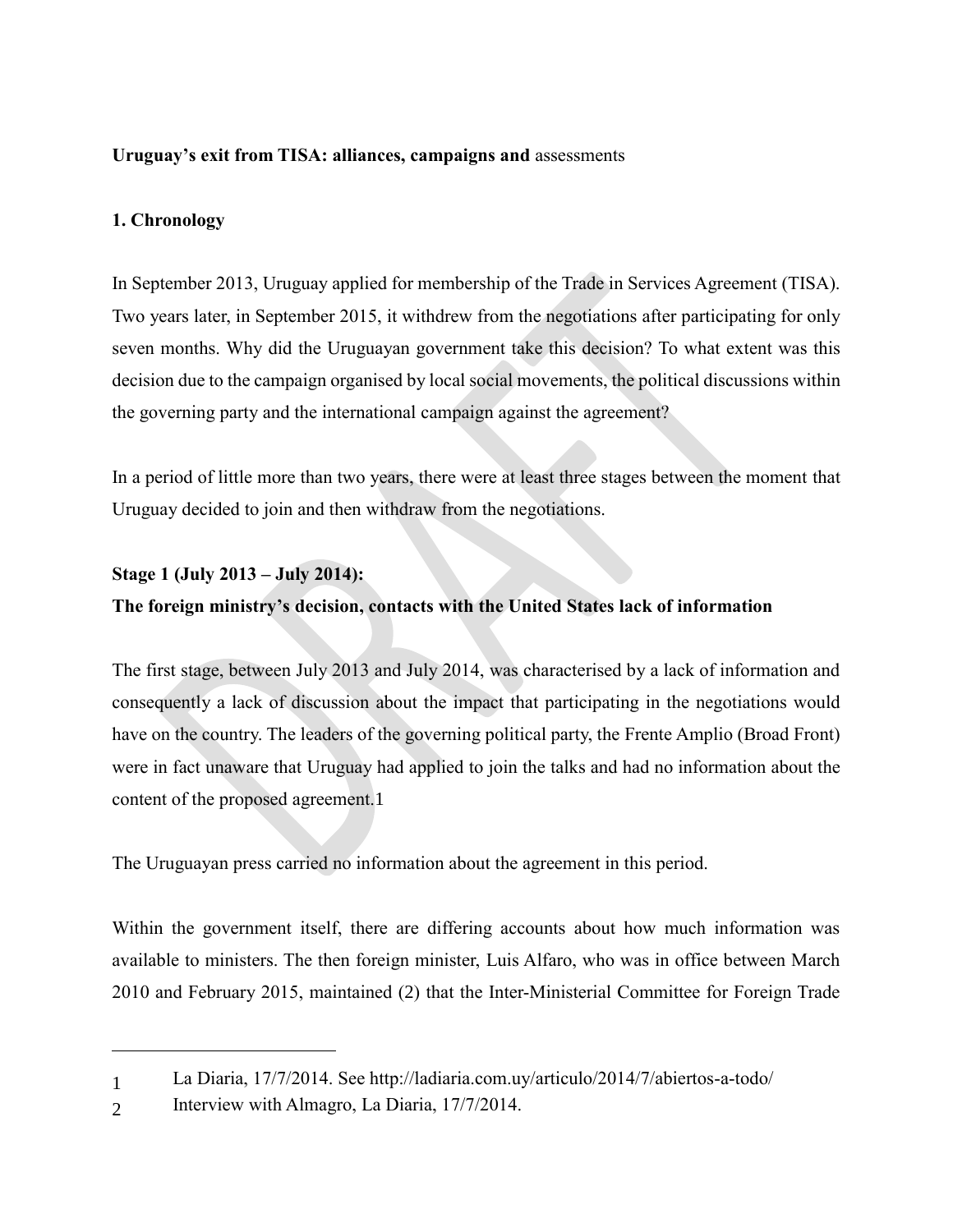(CIACEX) examined the advisability of joining the talks. Ministries dealing with the country's foreign policy were represented on this committee with the economy and finance ministry being the most influential. According to Alfaro, this committee concluded that it was "timely and advisable to join the negotiations, in order to play a direct role in the talks, influence their outcome and therefore protect Uruguay's interests as much as possible". Alfaro says that these conclusions were presented to a meeting of the Council of Ministers, which decided that Uruguay should join the agreement.<sup>3</sup> However, Roberto Kreimerman, who was industry, energy and mining minister at that time, told the author of this report that the last government "did not discuss joining TISA".

Kreimerman said that the foreign ministry, led by Alfaro, consulted the industry ministry (MIEM) about specific issues that were sensitive for Uruguay. Kreimerman said that after a visit by the foreign minister to the United States, he asked for the MIEM's views on the Audio-visual Communication Services Act (LSCA), which at that time had not yet been approved by parliament. This Act, which was finally approved in December 2014, regulates radio and television services. It created a regulatory agency and mechanisms to encourage national production, including an "audience share quota". It also set limits on the concentration of media ownership. The US satellite television company Direct TV took legal action to challenge this provision. The Uruguayan Supreme Court has since ruled on the matter.4 "During the visit to the United States, we were asked how we were going to handle the media legislation, whether we were going to implement it,", said Kreimerman.

The foreign ministry also consulted the MIEM about its telecommunications strategy. Uruguay's state-owned telecommunications company ANTEL has invested millions on providing fibre optic access to the internet for all homes in the country.

"MIEM's response was that we would continue with our plans to install fibre optics and that we believed this was a job for ANTEL. We said that the LSCA was open and plural and not restrictive legislation. We were also consulted about the ratings quota, which is a condition that agreements

<sup>3</sup> There are other versions of the discussion on TISA in the previous government. For example, see http://ladiaria.com.uy/articulo/2015/4/desayunandose/

<sup>4</sup> For the full ruling, see: http://www.rap.com.uy/spa/resumen/docs/2016/05/Sent\_SCJ\_79- 2016.pdf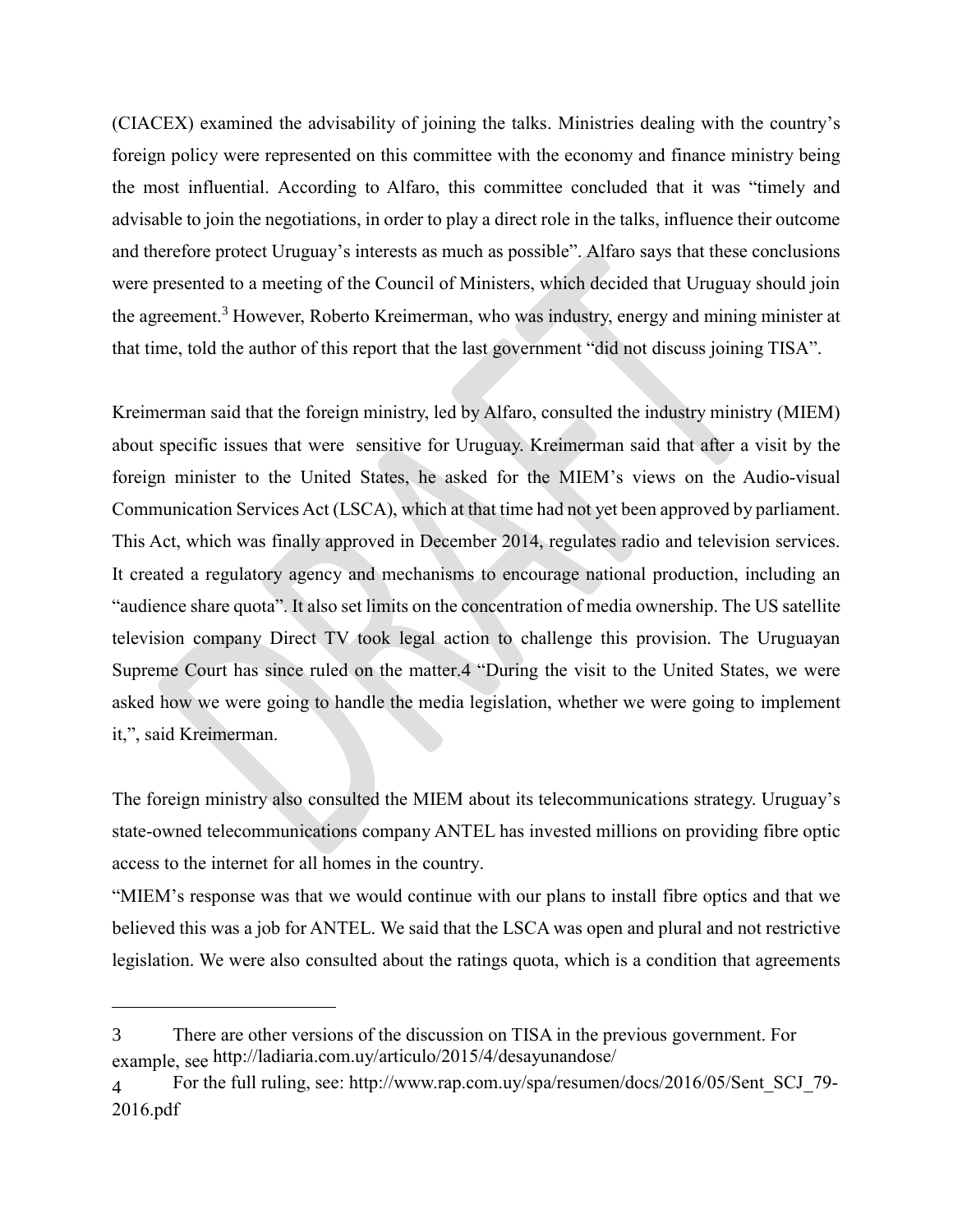like TISA rule out because there has to be a level playing field and it is not allowed to reserve a quota for national productions", explained Kreimerman.

The former industry minister reiterated that the Council of Ministers did not discuss nor was even informed that Uruguay had joined the TISA negotiations. "But it is clear that the government had done so and there was a lot going on that we did not know about", he added.

In September 2013, Uruguay applied to join the TISA negotiations. In January 2014, the United States ambassador to the World Trade Organisation (WTO) and other international economic institutions based in Geneva, Michael Puncke, told the Uruguayan mission in Geneva that his country welcomed Uruguayan membership of TISA, subject to approval by the United States Congress. He advised that in its application, Uruguay should express its commitment to not raising matters that had already been negotiated.Later, in February 2014, the United States ambassador again told the Uruguayan mission that his country was favourable to Uruguayan membership. The United States government told the Uruguayan mission that it was particularly interested in two issues. These issues were precisely those mentioned by Kreimerman: cross-border data flows and the audio-visual sector. Puncke told the mission that Uruguay's position on these issues during negotiations for the bilateral Trade and Investment Framework Agreement (TIFA) between Uruguay and the United States would not be consistent with progress made in the TISA negotiations.

In May 2014, Public Services International (PSI) alerted the Uruguayan trade union movement to Uruguay's participation in TISA, through its affiliate, the Federation of OSE Workers (FFOSE). According to Ismael Cortazzo, that same month, the FFOSE leader, interviewed for this report, asked for a meeting with the socialist leader Roberto Conde, who had recently left his post as deputy foreign minister. Conde told her that he had no information about TISA. She then held a meeting with PIT-CNT leaders, none of whom were aware of these developments. FFOSE put the issue on the agenda of the Trade Union Coordinating Forum (Mesa Sindical Coordinadora de Entes, MSCE) of unions of workers in state-owned companies and the MSCE then raised the matter with the PIT-CNT executive secretary.

On 17 July 2014, Alfaro gave an interview to the daily newspaper La Daria, in which he explained that Uruguay had decided to apply to join the TISA negotiations because of the importance of trade in services. He said that the TISA negotiations aimed to "establish a broader, more flexible and predictable trade regime that would be 'clear enough to allow member states to exercise their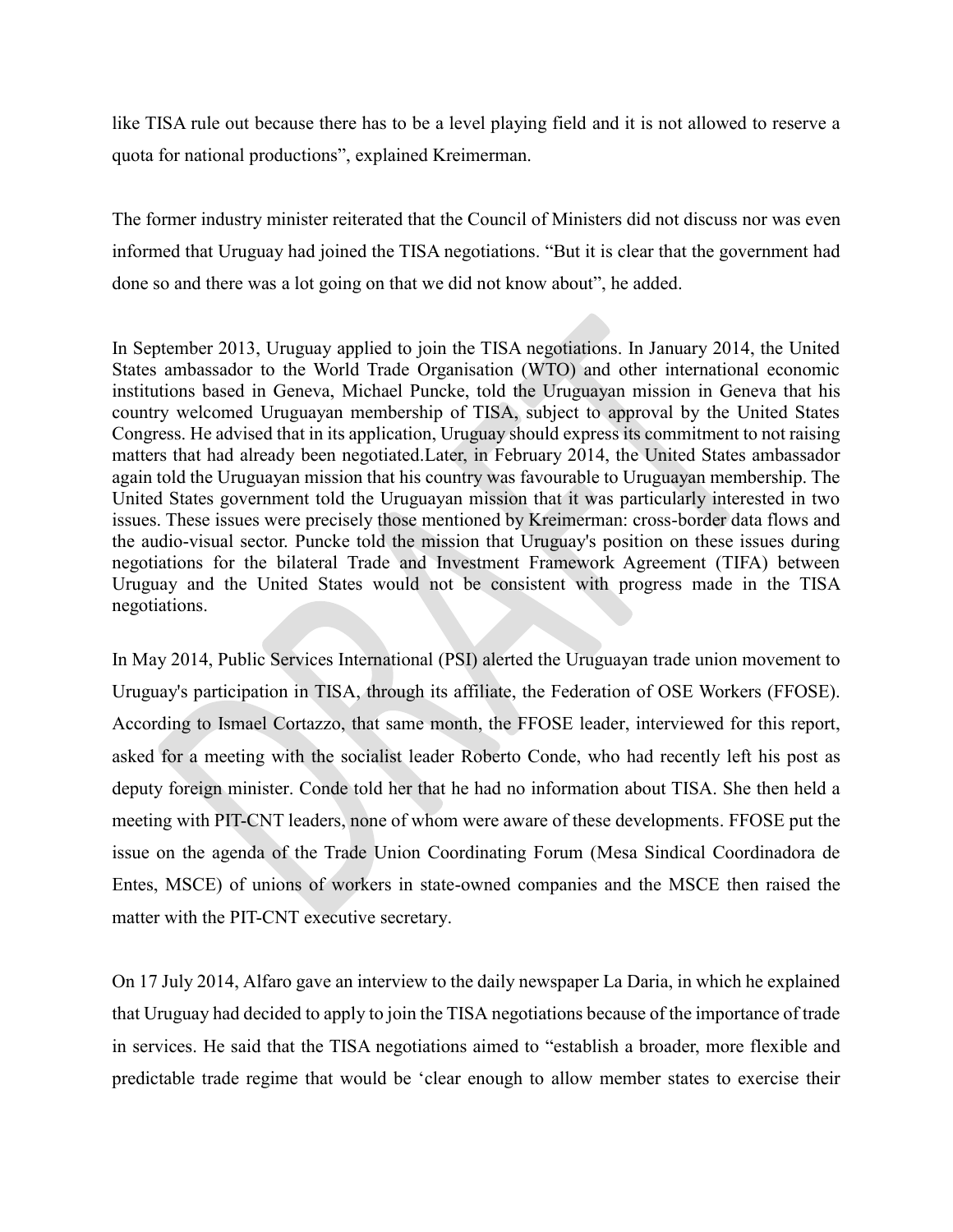sovereign right to regulate certain sectors". "In fact, the provisions of the agreement will be subject to general exceptions, security-related exceptions and prudential exceptionsfor financial services", said Alfaro.

# **Stage 2 (July 2014 – May 2015): International contacts, research and campaigns**

In July 2014, WikiLeaks released a document about the TISA negotiations,. It gave clues about how public services would be affected in countries that approved the agreement.

Meanwhile, REDES-Amigos de la Tierra (AT) was already aware of and concerned about the agreement even before Uruguay's applied to join the talks.

"REDES-AT had been working on the issue of market liberalisation for a long time. First on the WTO, then in the campaign against the FTAA and also on the FTA. A central concern has always been the liberalisation of services", said Alberto Villarreal, a member of REDES-AT, interviewed for this report. During the WTO negotiations, "there was a moment between the failed Millennium Round in Seattle and the start of the Doha Round of negotiations when it seemed possible that Uruguay would offer its water and other public services in exchange for greater market access for its agricultural and meat products", and REDES-AT issued an alert about the situation. Along with FFOSE and the Commission for Water and Life, REDES-AT started a national campaign to amend the Uruguayan constitution and ban the privatisation of water for human consumption and sanitation. This proposal was approved and included in the constitution as article 47.

In this process, REDES-AT made international contacts and links that allowed it access to firsthand information about the TISA negotiations from organisations in different countries that were members of the Our World Is Not For Sale (OWINFS) network, which forms part of what Villarreal calls the "alternative world movement".

Meanwhile, the Centre for Education on Regional Integration (CEFIR) began to go deeper into this issue. A working group called Integration and Development started to meet there. Participants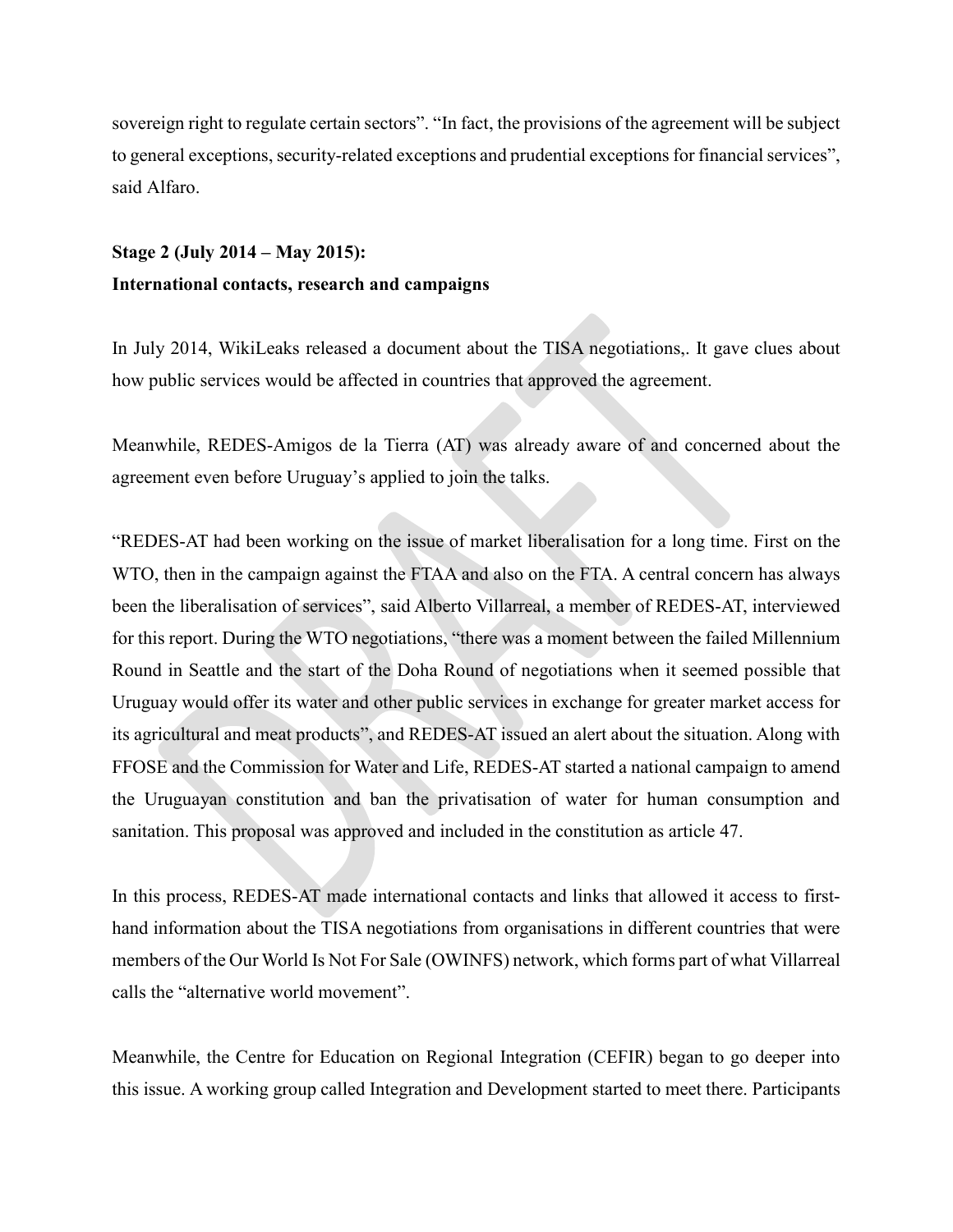included Kreimerman, the historian and director of CEFIR Gerardo Caetano, the economist José Manuel Quijano, the former deputy foreign minister, Mujica Roberto Conde, the former Frente Amplio Senator Alberto Couriel and other academics and politicians. The socialist deputy Roberto Chiazzaro, a member of the Chamber of Deputies International Affairs Committee (which he now chairs) also joined the discussion. "The group focused mainly on issues related to Mercosur and the agreement with the European Union, but the group concentrated on TISA once this issue emerged", said Barreto.

"Like most people, we were not really aware of what was happening when we suddenly received the information. The truth is that we were very concerned about it and we found it scarcely credible", said Caetano, interviewed for this report. He recalled that they put "all the information they had on the table", which included PSI documents. "We studied these documents and what the implications were for Uruguay if it signed up to TISA, but we also worked on the hypothesis that we were a country joining a process that had already begun and was still under negotiation. It was absolutely impossible to avoid this fact, because there would already be a price to be paid for joining the negotiations", said Caetano.

Barreto and Kreimerman drafted an analysis of the agreement, using material provided by the PSI and WikiLeaks and circulated this analysis within the CEFIR working group. The document warned about the negative impact that the agreement would have on public services in Uruguay and the country's development and sovereignty.

The PIT-CNT was also concerned and began an internal discussion on the issue. In the first half of 2014, the trade union centre's international relations secretary, Fernando Gambera, attended a seminar in Geneva, where PSI members warned him about Uruguay's participation in TISA. "We owe the PSI a debt of gratitude. It's possible that an individual here might have had some knowledge of the issue but we simply wouldn't have found out about it. In practical terms, the first contact on this issue was at a seminar in Geneva. PSI colleagues asked me if I was aware that Uruguay was involved in negotiations over a treaty on services, the TISA? Neither myself nor the leadership of the trade union movement had any idea. The truth is that we didn't know anything about it", said Gambera, interviewed for this report. After the seminar, the PSI sent documentation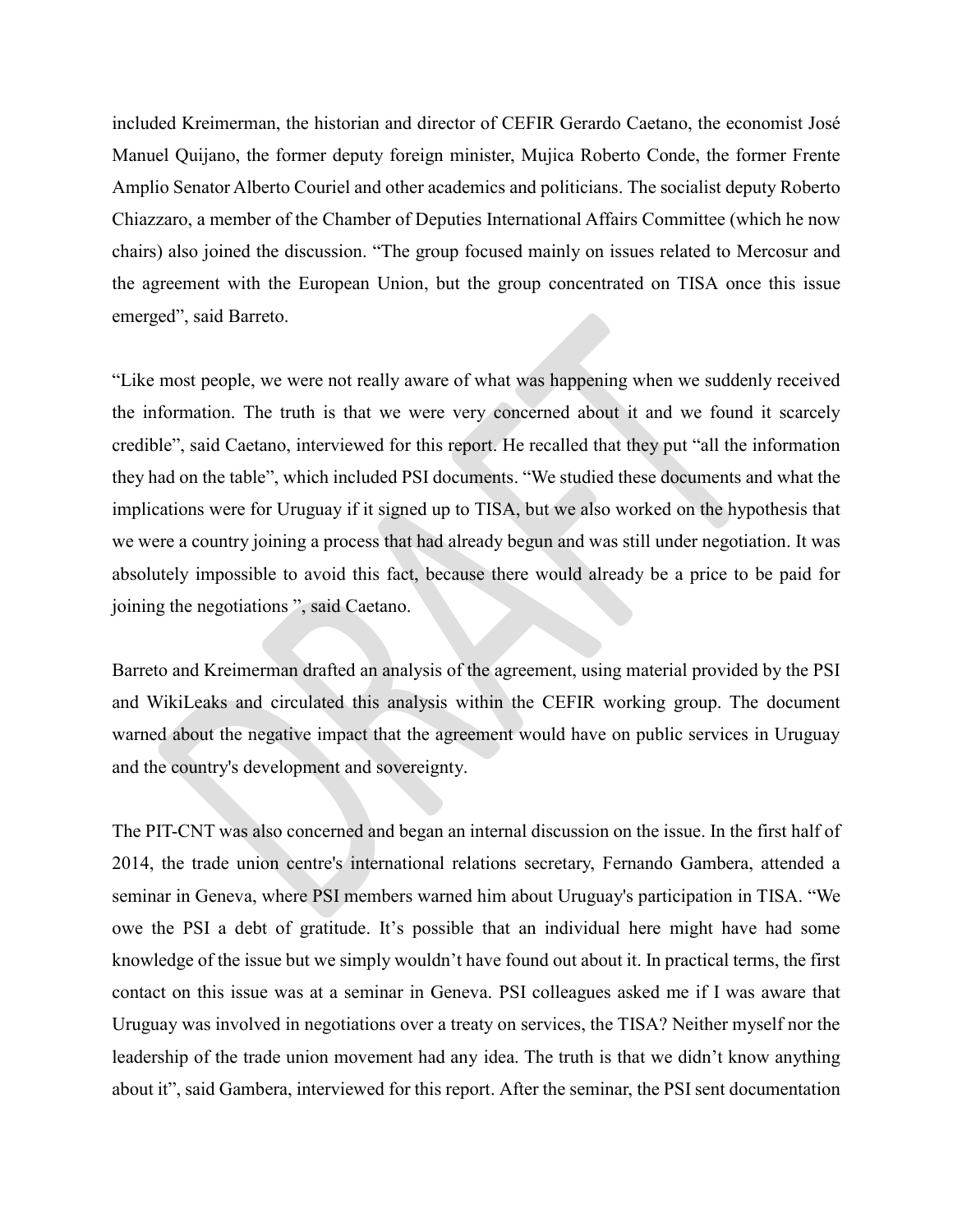and the PSI in Uruguay, through the FFOSE's leader Ismael Cortazzo, familiarised itself with the scope of the agreement. "Through Ismael and the FFOSE, we began to get to grips with the issue and to learn more about it", recalls Gambera.

With the information provided by the PSI and released by WikiLeaks, the PIT-CNT's executive secretary decided to take action against TISA.

On 20 August 2014, the Confederation of Civil Service Unions (COFE), affiliated to the PIT-CNT and member unions of the Latin American and Caribbean Confederation of Public Sector Workers (CLATE) issued a statement rejecting the agreement. The statement said that TISA seeks "to eliminate or reduce to the maximum international economic borders, the regulatory systems that protect workers' rights and the role of state-owned companies and services", and that this "causes significant losses to national sovereignty and democratic rights".

Meanwhile, the port workers' union leader and PIT-CNT executive committee member Oscar López and Alberto Villarreal of REDES-AT were both on a panel of speakers at the Second International Seminar on Public Enterprises (http://www.antel.com.uy/siempre/2014/agenda/) coorganised by ANTEL and the Transnational Institute (TNI) in the Netherlands on 2-3 September. They denounced the threats posed by TISA for state-owned companies in Uruguay and public services in general. Also attending the seminar were the then president, José Mujica, the industry minister, directors of Uruguay's main state-owned companies (ANCAP, UTE, ANTEL, whose then president is now industry minister, OSE, BSE), the PIT-CNT general secretary, Marcelo Abdala and other leaders of the MSCE, which represents PIT-CNT-affiliated unions organising workers in Uruguayan state-owned companies.

After the PIT-CNT executive committee's decision to begin action against TISA, the trade union centre and REDES-AT requested a meeting with the foreign ministry led by Alfaro, with whom it had a "direct line" and "very good relations", said Gambera. The "direct line" as such that managers from different departments in the ministry visited the PIT-CNT offices and made "detailed reports" about the negotiations between Uruguay and third countries and blocs.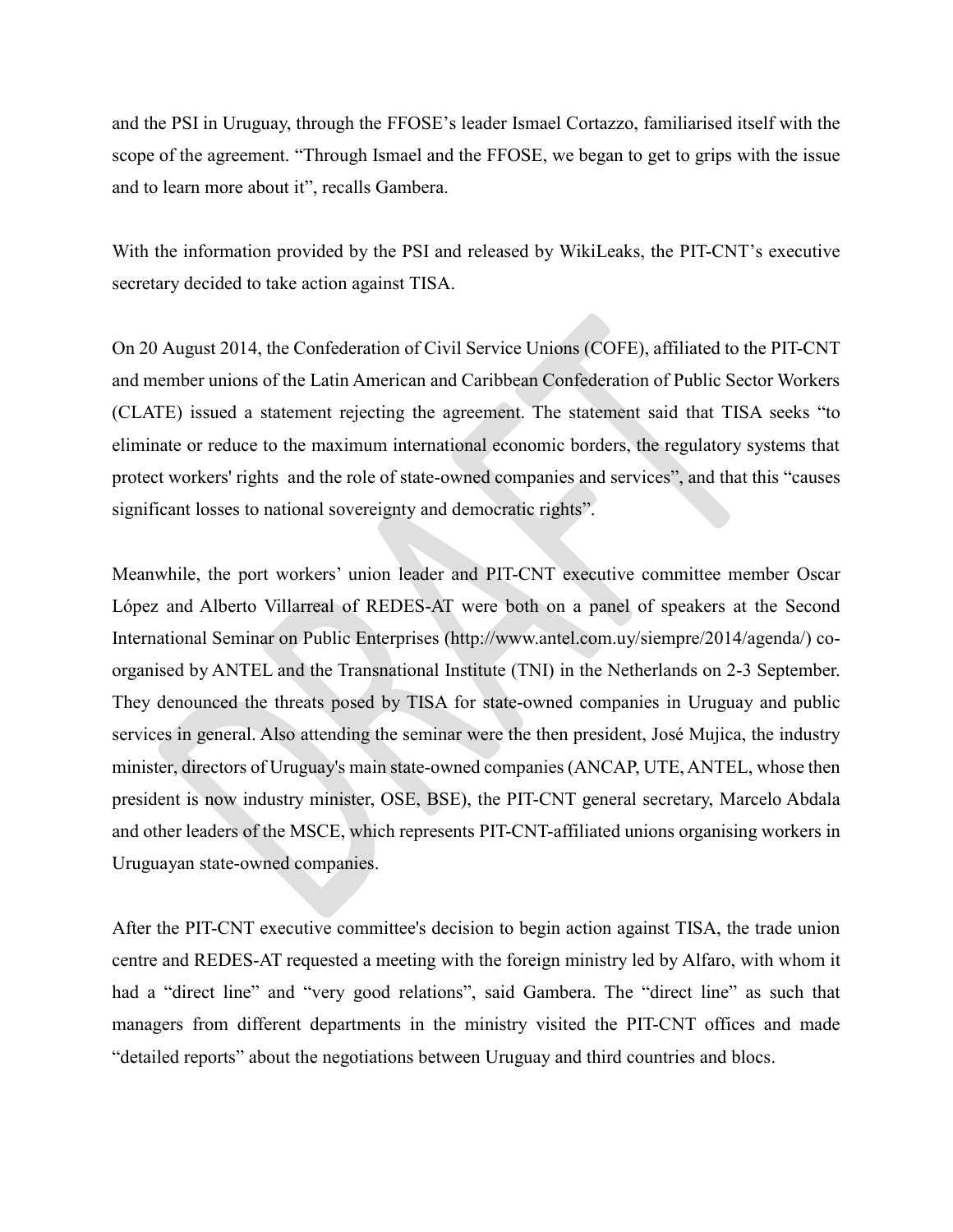On 13 October 2014, a meeting was held at the foreign ministry, where trade union leaders and REDES-AT members expressed their concern to the foreign minister about the agreement's impact on Uruguay. Alfaro said he did not have a lot of information so the trade union leaders provided him with the information they had received through the PSI. The minister said that the government thought it was best to be involved in negotiations from the start in order to be put forward Uruguay's position and also because TISA would have an impact on trade in services in the future, said Cortazzo, interviewed for this report. Alfaro maintained that Uruguay could leave the negotiations at any time if it appeared that they were not taking a direction favourable to the country. The minister told them that the United States was reticent about Uruguay's membership of TISA. A few days later, Cortazzo, Óscar López and Alberto Villarreal travelled to Geneva at the invitation of the PSI, the FES and the OWINFS network for a Global Forum on the WTO's General Agreement on Trade in Services (GATS) and TISA and an international meeting to formulate strategies against TISA on 17-18 October. López, Cortazzo, Villarreal and representatives of the OWINFS network held a meeting there with the Uruguayan ambassador to the WTO, Francisco Píriz, who did not give them any details about the scope of the agreement.

A second meeting was held with the foreign minister on 16 October. A third meeting took place in November and a fourth on 3 February 2015. "At these initial meetings, the foreign ministry's line was as follows: we are finding out what it's all about, we have not yet made any commitments, we haven't signed anything, we are not bound by anything, we simply want to see what it's all about", recalled Gambera. The PIT-CNT and REDES-AT told him it was a very sensitive issue because it dealt with services, especially public services. They reminded Alfaro about the result of the 1992 referendum which repealed legislation passed under the Luis Alberto Lacalle governments that privatised state-owned companies. Alfaro said he would communicate their concerns to Uruguay's permanent representatives at the WTO.

On 4 February 2015, after approval by the United States Congress, Uruguay's request to join the TISA talks was accepted. The report prepared by the presidency of the Frente Amplio in March 2015 stated that on 7 November 2013, one and a half months after applying to join the TISA talks, Uruguay was invited to observe a transparency session with the other negotiators of the agreement and then to hold informal bilateral talks with various delegations. Uruguay formally attended the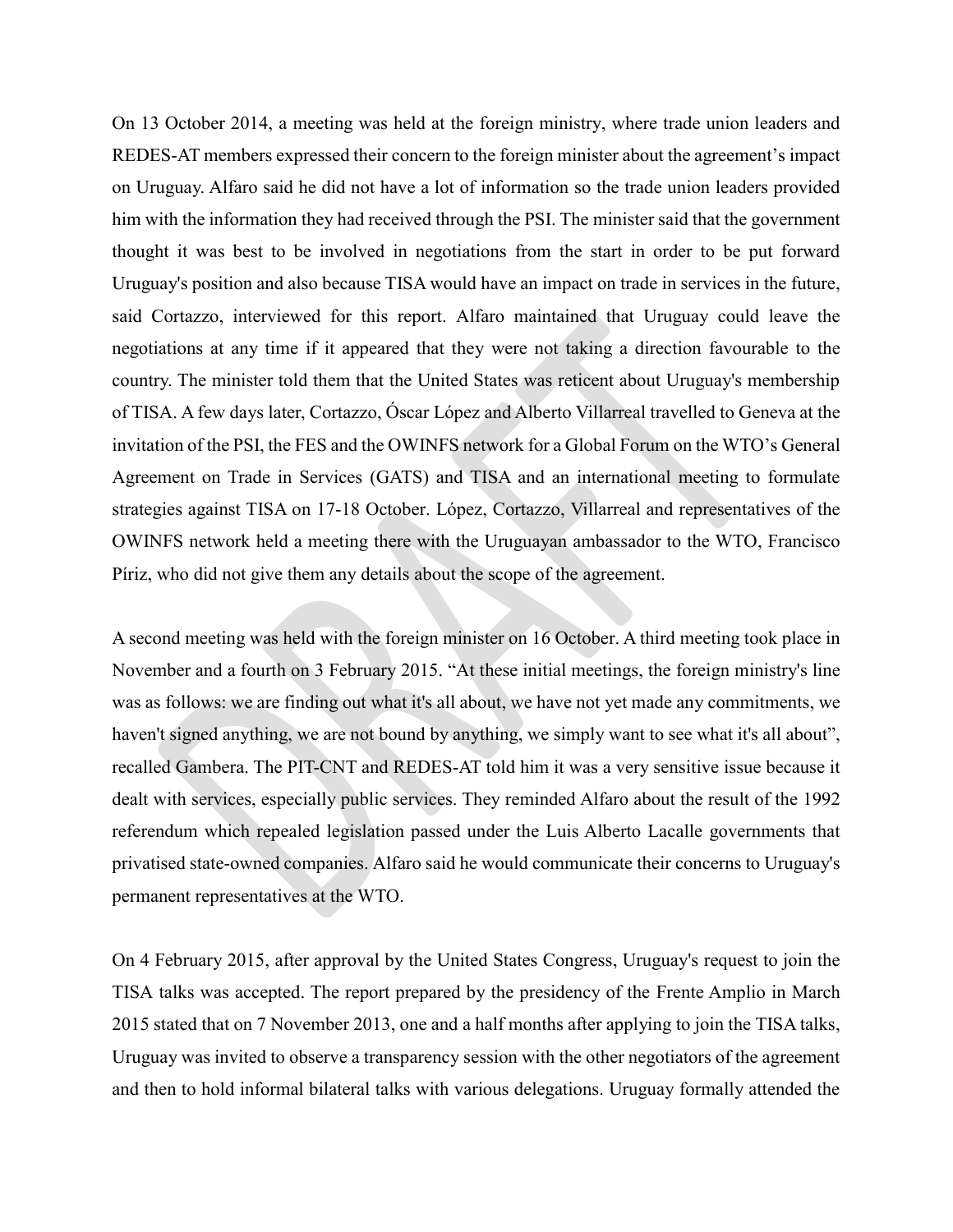negotiations for the first time on 9-13 February 2015 in Geneva.

On 6 February 2015, REDES-AT and PIT-CNT wrote to Alfaro expressing "serious doubts that Uruguay's participation in the TISA negotiations would promote" the government's objective of diversifying production and creating quality jobs. "Rather, it would appear that it will have the opposite effect", said these organisations. They added that it is "an illusion to think that Uruguay can have a major influence on the TISA negotiations, even less so when the condition for participating in the negotiations is acceptance (without even having seen, studied and assessed) of the texts already approved by current members of TISA". They recalled that Uruguay was already aware of the contents of the negotiations in December 2014, when it had meetings with state actors involved in this issue to discuss the drafts of what had so far been agreed in the negotiations. They also noted the agreement's disadvantages: negotiations on the basis of negative lists, commitments to liberalise service sectors that did not yet exist, the prohibition on regulating a posteriori, the prohibition on nationalising sectors after they have been liberalised, etc. Finally, they expressed their "great concern and alarm about Uruguay's involvement in the TISA negotiations" and urged the government "not to make any commitment without first making available the texts of the said negotiations to interested parties and conduct a broad consultation in addition to "state actors with an interest in the issue", in order "to be able to make a proper assessment (directly from the texts) as to whether Uruguay can accept the texts agreed before it joined the negotiations and whether these are in the broadest sense in the national interests and, in particular take into account the interests of workers and the Uruguayan people before Uruguay presents its offer". They asked for the creation of a working space or group "to have a detailed discussion, with reference to the texts, about the risks and opportunities offered by negotiations that are so sensitive for national development and of very great interest to workers and civil society".

On 18 March, FESUR and the PSI organised a workshop on TISA and the Role of the Trade Union Movement, with assistance from the PIT-CNT's International Relations Department. The workshop was attended by PSI's regional secretary, leaders of all national public sector workers' unions, the coordinator of FESUR's trade union programme and members of REDES-AT. This meeting agreed on practical action in the new context after the inauguration of Tabaré Vázquez's government on 1 March 2015.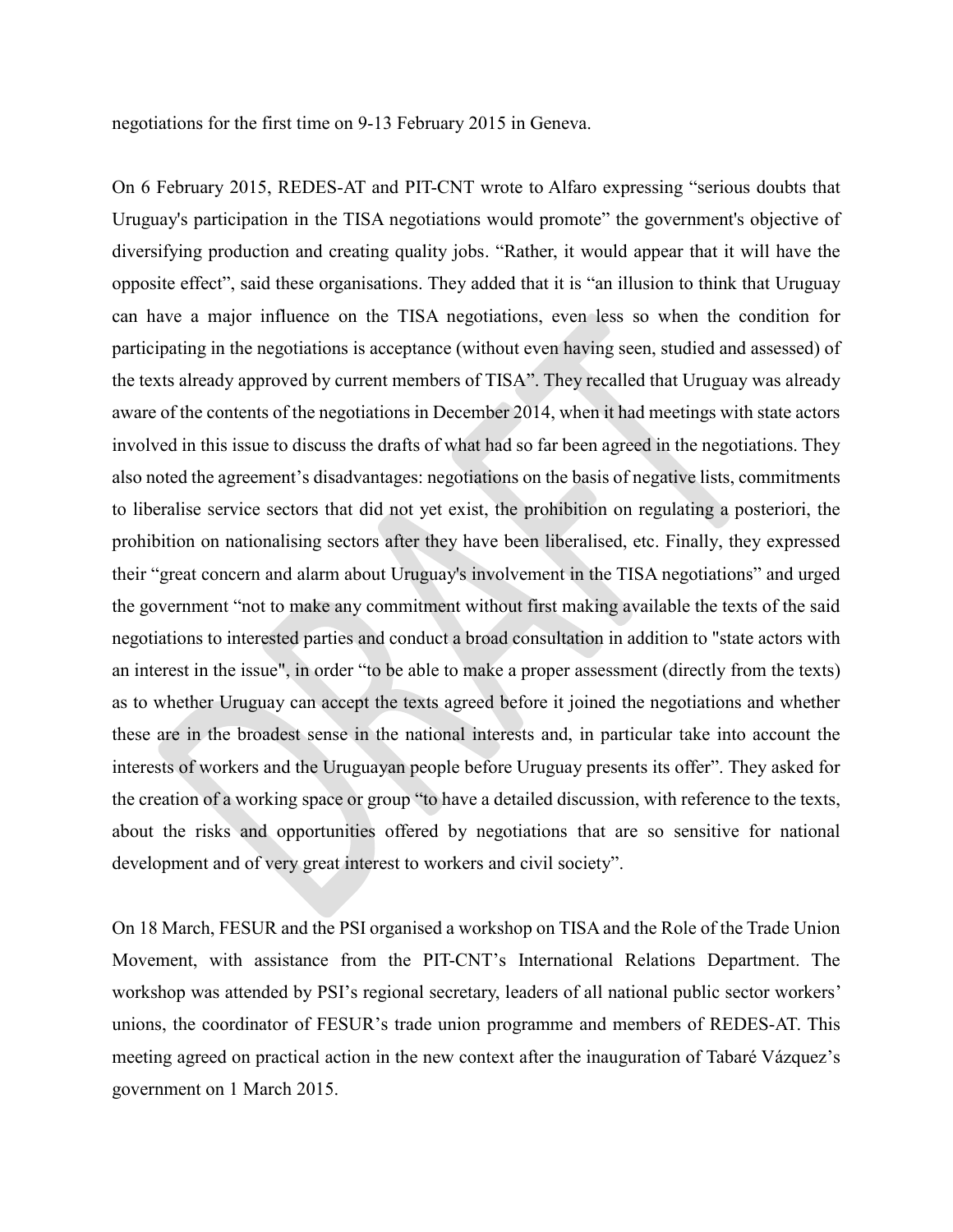On 27 March 2015, a few days after his inauguration as president, Tabaré Vázquez agreed to meet the PIT-CNT. One of the issues raised by the trade union centre was Uruguay's membership of TISA. "I don't know what you are talking about, so I cannot give you a proper response. The way I work is to inform myself about an issue and then respond", he said, according to Gambera. Vázquez looked towards his labour minister designate, Ernesto Murro, and the planning and budget office director designate, Álvaro García, as if to ask them whether they were up to speed on the issue and both of them shook their head. Gambera told the president about the PIT-CNT's concerns on issues such as telecommunications and the prohibition on nationalising services once they had been liberalised. Vázquez shrugged his shoulders, promised to find out about it and then respond.

In April 2015, on Radio Oriental's programme *En Perspectiva*, the new foreign minister, Rodolfo Nin Novoa, said that TISA had not been discussed at transition meetings with the previous government. "This was a gap in the transition, not attributable of course to any desire for secrecy, but just because it was very recent. We were a bit surprised", he said. He also said it was necessary to be in TISA so as not to remain "outside a discussion" conducted by countries that "account for 70% of international trade". He also felt that "not being in it is worse, it means losing access to markets". He maintained that participating in the negotiations "did not mean that the country was making any commitments" and that the country could decide not to accept the agreement any time it liked. That same month, Uruguay had to present its offers and list of exceptions at the negotiations on TISA, but did not do so.

On 23 April 2015, 18 trade unions, including unions representing public sector workers, metalworkers and construction workers, held a partial general strike supported by the PIT-CNT, with about 10,000 workers taking action. TISA was one of the main points on the list of demands. "Nobody is in a position to say that Uruguay will benefit and be made the queen of the TISA parade. We must not be so naive. We must understand that the big companies that sank the planet in 2008 are there", said the metalworkers' leader, Marcelo Abdala at the rally. "No TISA. Uruguay must not enter an agreement that serves the interests of big business and is against the public interest", he said. TISA was also a main point on the list of demands at the traditional 1 May rally on International Labour Day.

On 12 May, the PSI, FESUR, PIT-CNT and REDES-AT organised a regional seminar entitled: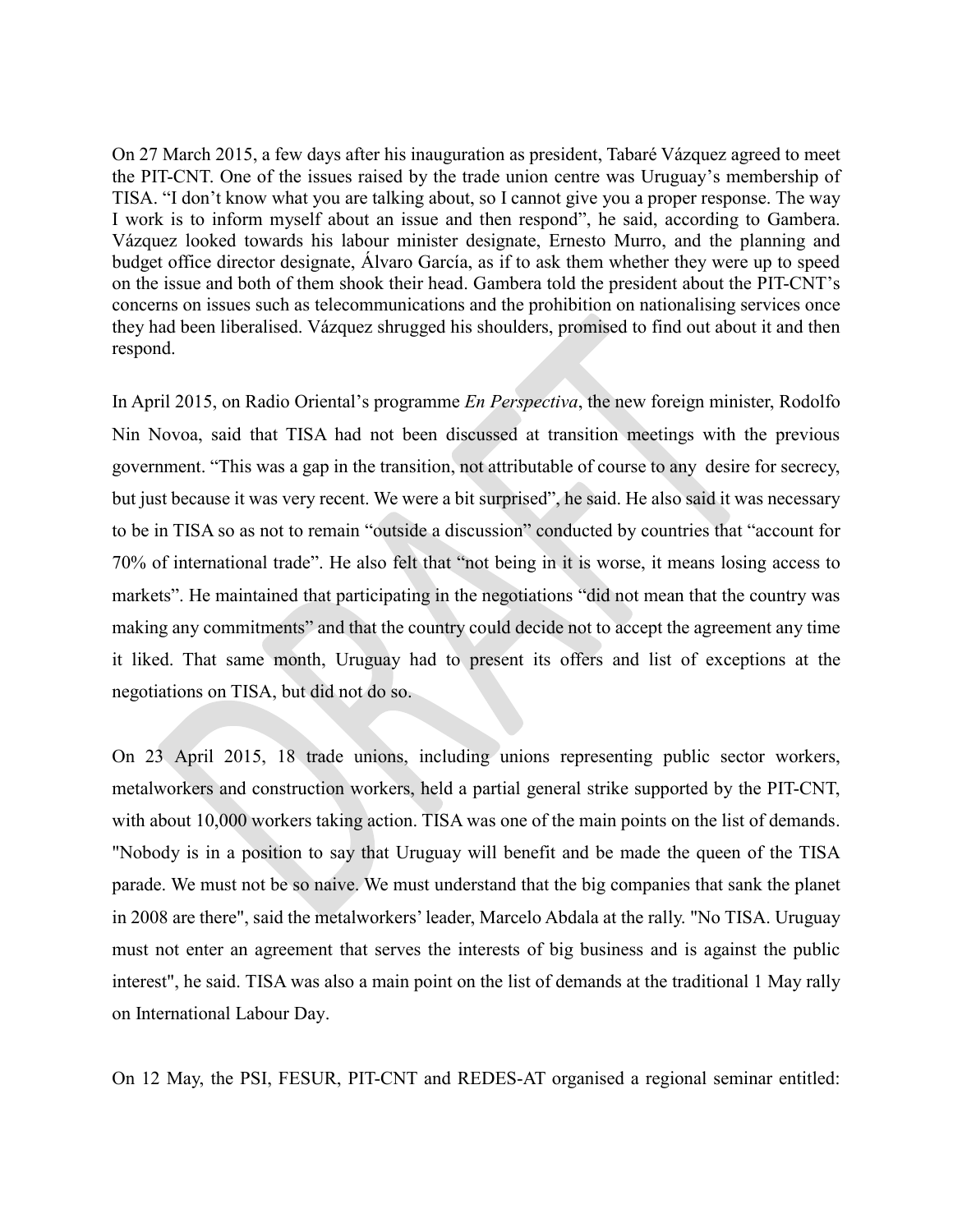"TISA, the risks of false short cuts: let us look to the South". Speakers included the former deputy foreign minister, Roberto Conde, Kreimermann, the PSI's regional secretary, Jocelio Drummond, Gambera and Villarreal. The seminar was also attended by leaders of national trade unions, the Trade Union Confederation of the Americas (TUCA) and the Southern Cone Trade Union Centres Committee and regional officers of the global union federations IndustriALL and UNIGlobal.

On 21 May, the group of academics working on this issue for CEFIR and other intellectuals, trade union leaders and key political figures in the Frente Amplio, signed a public letter rejecting TISA. "The letter came about because of ignorance of the issue, Uruguay's ignorance as a country. Many of the us understood the agreement's negative consequences, the implications of plurilateral negotiations and the interests of the industrialised countries. In relation to practical questions, the agreement is also very bad", said Kreimerman, the former industry minister.

In the letter, the signatories maintained that signing up to the agreement would involve "drawing back from the state's role as the motor of development, which would damage state-owned companies". They questioned why the agreement did not recognise the "major asymmetries between the countries", "the secret nature of the negotiations" and the "lack of information and citizen participation." It all added up to "very anti-democratic practices, while the big companies from the industrialised countries decide what issues should be on the agenda and control and guide the negotiations and impose the major decisions". They concluded that Uruguay had "little to gain from the agreement and a lot to lose" and recommended "a genuine and detailed debate on the issue". Finally, they asked Uruguay to abstain from submitting lists of exceptions at the next round of negotiations. Signatories to the letter included Kreimerman, Caetano, the former social development minister in José Mujica Daniel Olesker's government, the rector of the University of the Republic, trade union leaders and Frente Amplio parliamentarians Alejandro Sánchez (then president of the Chamber of Deputies), Constanza Moreira, Roberto Chiazzaro and Macarena Gelman.

**Stage 3 (May 2015 – September 2015): Frente Amplio makes a political decisions to leave TISA**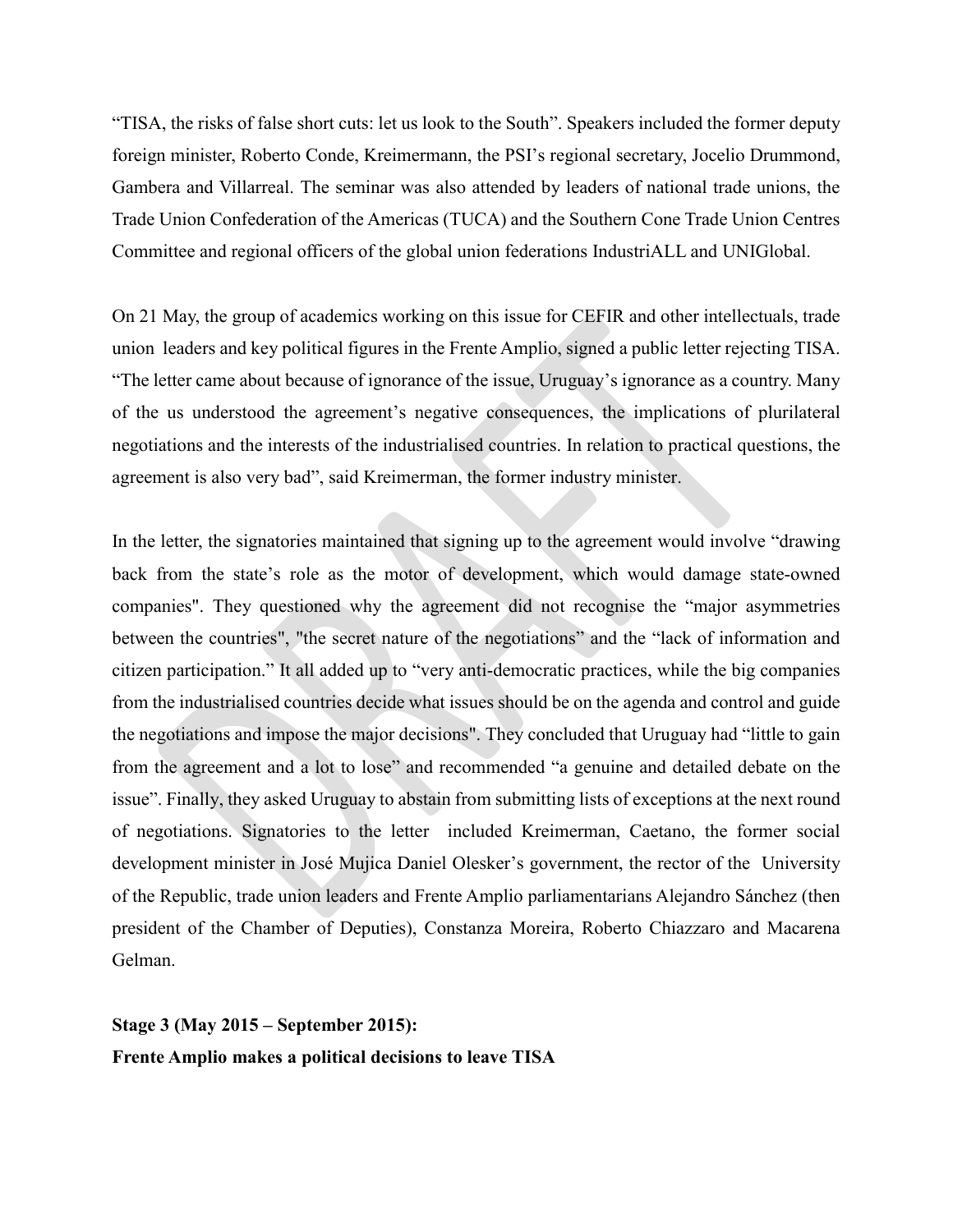At a cabinet meeting on 4 May 2015, President Tabaré Vázquez informed his ministers that he wanted the Frente Amplio to have a "political discussion" on the issue and stated that the final decision on the matter would be a political one.5 The president informed the Frente Amplio of this decision.

The Frente Amplio then organised a series of meetings with government ministers to ask them for their opinions about the agreement. The academics who were working with CEFIR on this issue were also invited to these meetings. At these meetings, the labour and social security minister, Ernesto Murro; the livestock, agriculture and fishing minister, Tabaré Aguerre; and the industry, energy and mining minister, Carolina Cosse, and others criticised the agreement.

The agriculture minister expressed his concern about TISA's impact on information services that formed part of strategic policies, such as the traceability of cattle and also the impact of intellectual property provisions on agricultural research.6

The industry minister also questioned several points of the agreement, according to Frente Amplio leaders.7 She said that the liberalisation of services proposed in the TISA negotiations would not help the country. She said it would only benefit 6% of the so-called global services. In Uruguay, most of these global services are in free trade zones and involve small companies that will never be able to compete on an equal footing with transnational companies, said the minister, who also ruled out any liberalisation of the telecoms sector.

The labour and social security minister warned that TISA might violate the international labour treaties to which Uruguay is party.

After the ministers had given their views, it was the turn of the Frente Amplio politicians. The *Compromiso Frenteamplista* faction, to which the deputy president, Raúl Sendic, belongs decided

<sup>5</sup> As reported by the weekly, *Búsqueda* (7/5/2015). Vázquez made no public statement to this effect.

<sup>6</sup> According to the 18 June 2015 edition of the weekly, *Brecha*.

<sup>7</sup> In interview with *La diaria* (10/5/2015).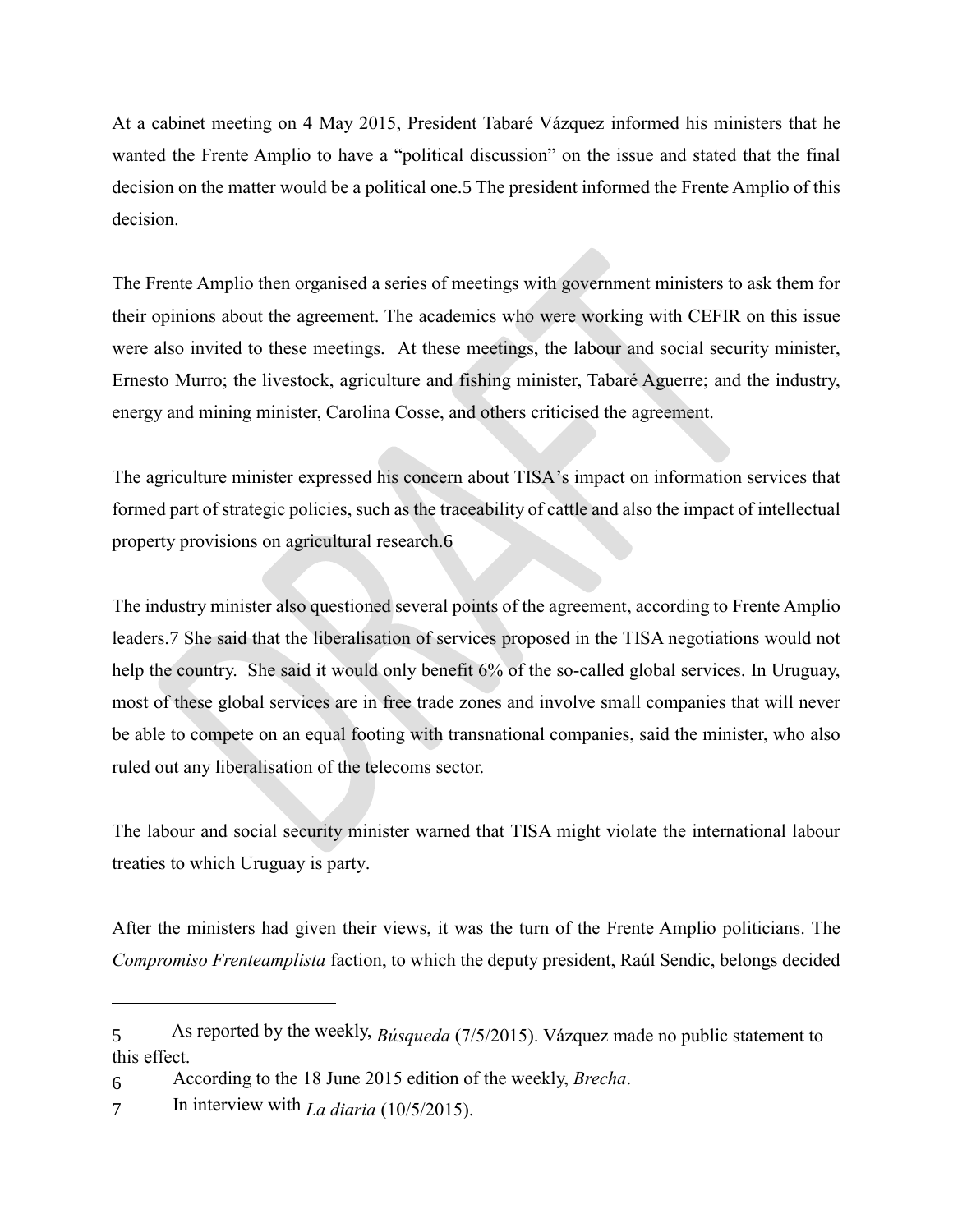on 26 June that it was not useful for Uruguay to continue participating in the negotiations. A few days later, he made a statement in which he said that the aim of this type of agreement is "to provide an international legal framework that allows multinationals to overrule national legal frameworks that protect the sovereignty of states to choose policies and strategies to promote their development plans".

A few days later, on 5 July 2015, the Uruguayan Communist Party (PCU) rejected TISA because "it involves a form of international integration that increases dependency and endangers historical conquests", and called on Uruguay to withdraw from the negotiations.

In this context, the Uruguayan government decided against submitting offers and lists of exceptions at the TISA negotiating round scheduled for the beginning of July.

Meanwhile, statements against the agreement and leaks continued. On 3 June2015, WikiLeaks published 17 secret documents about TISA that concluded the agreement was seeking to deregulate health, water, financial, telecoms, transport and other services. The documents revealed, for example, the proposed restrictions on government control and safeguarding of personal data of their citizens; the obligation for signatories to grant foreign providers of financial services equal treatment with national providers; the commodification of health and environmental services; the establishment of private trade tribunals to rule on aspects of state regulation. In Uruguay, the information released by WikiLeaks was reported in all the national media, including newspapers, digital portals, radio and television.

On 23 June, the Board of Directors of the University of the Republic of Uruguay (UDELAR) came out against Uruguay continuing to participate in the negotiations on TISA. It stated that "it had tried without success to obtain official information about the characteristics and general aims" of TISA. It denounced "the secrecy of the negotiations, which makes it difficult to disseminate any of its proposals", and "expressed the firm opinion that the country should play no further part in negotiations on these agreements until a full public discussion of its characteristics and content could be had". The UDELAR's statement was based on a report prepared by the Doctor in Political Science, Lincoln Bizzozero. This report said the fact that TISA did not specifically include education left this "as a service more liable to be negotiated and end up having consequences for all states that sign up to TISA". "The fact that state regulation of health or formulation of education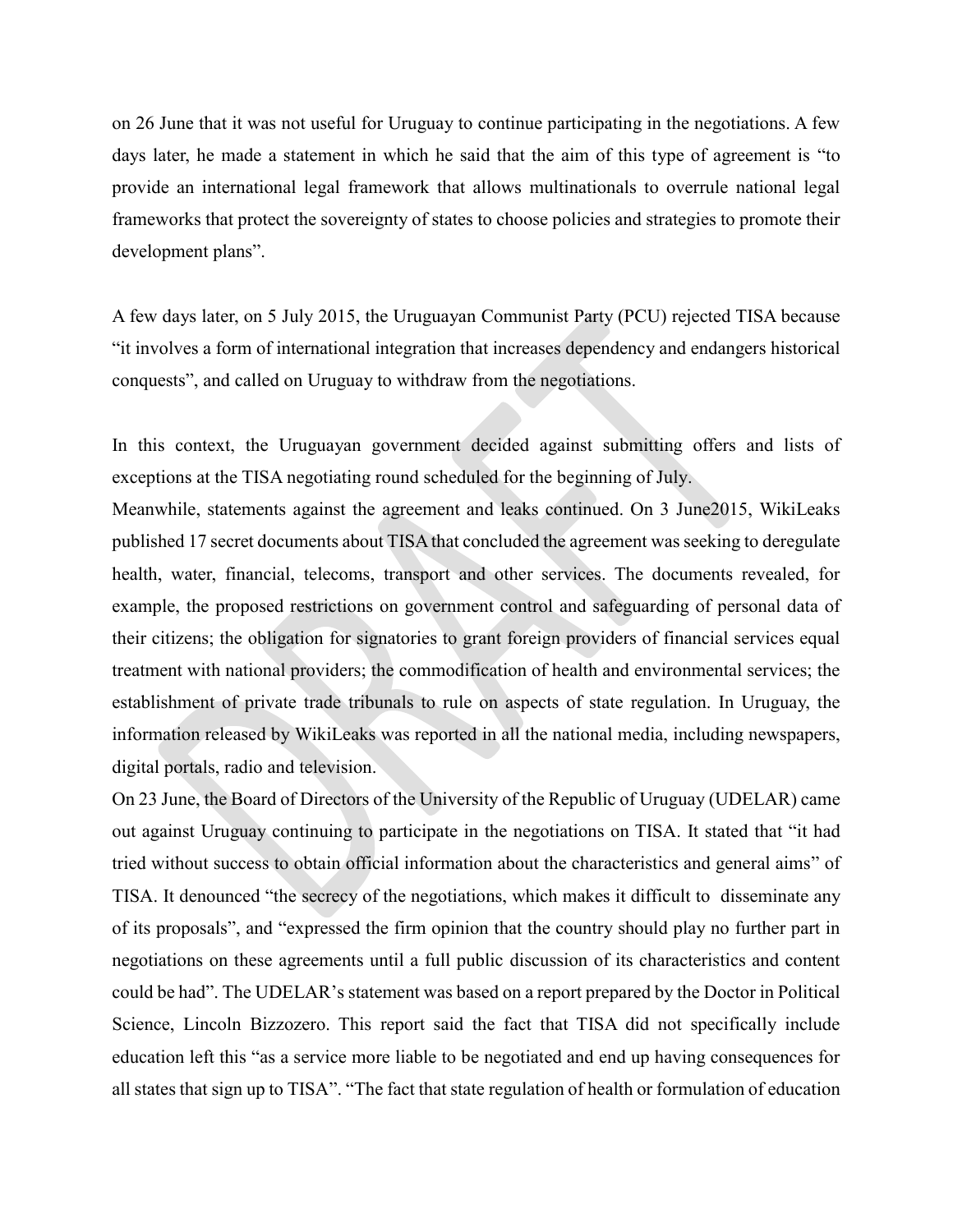guidelines may be constrained will not only limit state sovereignty with regard to its capacity to frame public policies, but will also mean that services may not be accessible to all citizens as opposed to the current universalization of some basic services", argued Bizzozero.

In July 2015, the PSI and OWINFS invited Uruguayans to attend a seminar on TISA, with the participation of experts who had been asked to analyse the documents released by WikiLeaks. The two Uruguayans were Barreto and the economist Pablo da Rocha, of the Cuesta Duarte Institute, the PIT-CNT's training and research organisation.

On 22 July 2015, REDES-AT and the PIT-CNT prepared a document entitled: "The TISA and the threats it poses". They sent a copy to the Frente Amplio, which was in the middle of an internal discussion about TISA. The document listed some threats that the authors believed were posed by the agreement, such as negotiations on the basis of negative lists, the "lock-in" clause, which limits the capacity to regulate services after they have been agreed; the "ratchet" clause, which means that once a sector is opened up, it cannot be nationalised; the inclusion of new disciplines subject to greater liberalisation and deregulation than those in GATS; the harm to sensitive sectors such as the financial and telecoms sectors. "In addition to the massive risks to the capacity to develop our country, remaining at the negotiating table would mean legitimising a negotiating method that is in direct contradiction with the need to build the power and autonomy of the global South, especially in Latin America. To remain at the negotiating table would require the government to distance itself from its commitment to the Uruguayan people who voted for its programme", said the organisations.

Using this document, members of REDES-AT held meetings between the last week of July and 4 September to lobby leaders and parliamentarians of the governing Frente Amplio and other sectors, including the majority faction of the MPP led by former president and now senator José Mujica (including deputies Alejandro Sánchez, Daniel Caggiani and Lilián Galán), of the Socialist Party (including deputy Chiazzaro), deputy president Raúl Sendic's *Compromiso Frenteamplista* (including Sendic himself as president of the Senate and former leader of ANCAP and senator Leonardo de León, former leader of ALUR), former senator Enrique Rubio's *Vertiente Artiguista* and *Casa Grande* (including its most prominent member, senator Constanza Moreira).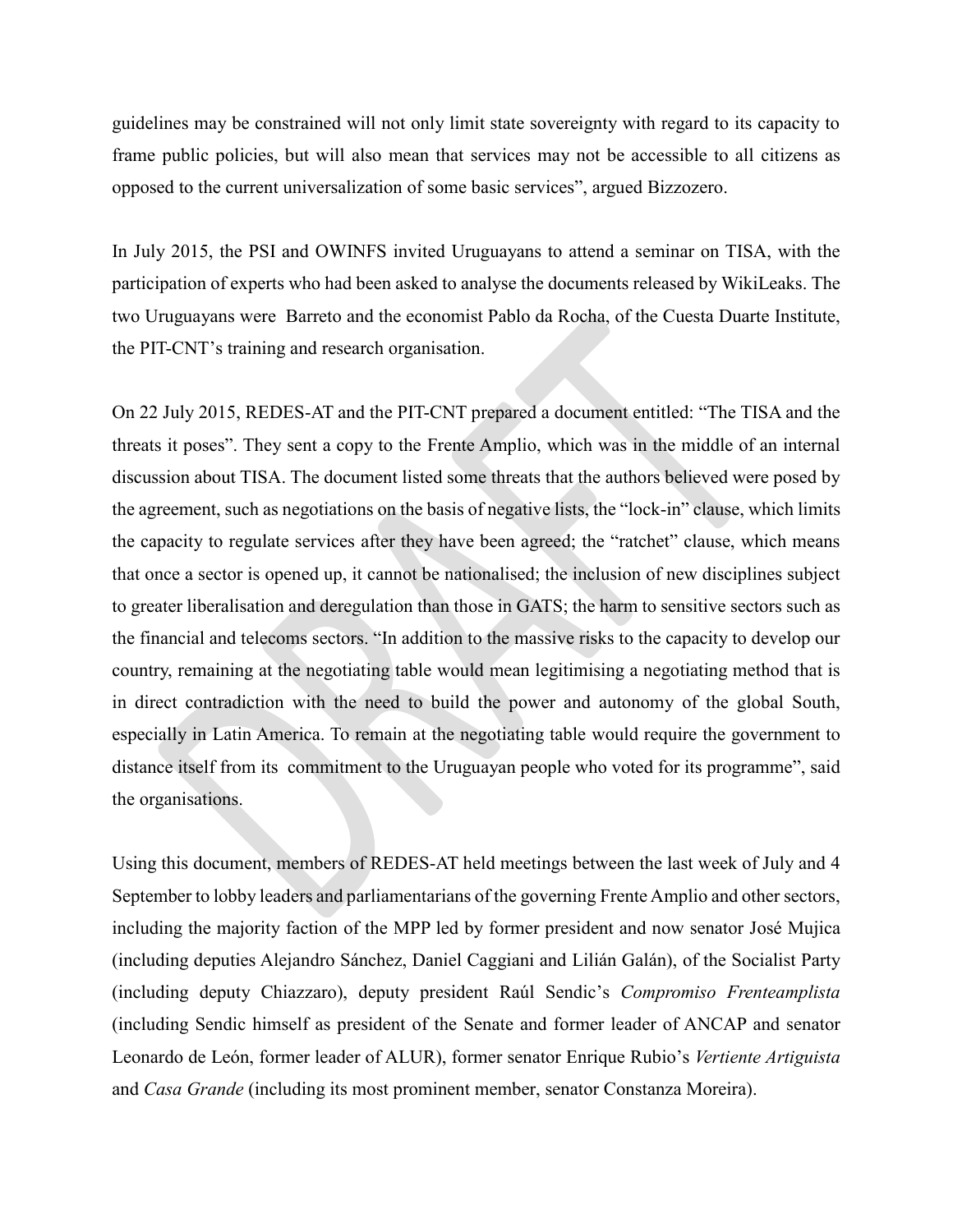On 27 July, at a debate entitled "Where Is Mercosur Going", organised by the coordinator of the Progressive Bench of PARLASUR and the MERCOSUR High Commissioner, the three main Uruguayan speakers (Gerardo Caetano / CEFIR, Fernando Gambera / PIT-CNT and Caggiani, deputy president of PARLASUR) emphasised the threat to Mercosur posed by TISA and Uruguay's participation in the negotiations.

On 4 August, after the appearance of foreign minister Nin at the International Affairs Committee of the Chamber of Deputies, Viviana Barreto (member of REDES-AT and CEFIR) and the economist José Manuel Quijano analysed the minister's words in a note for the weekly publication "Voces" 8, in which they refuted point by point some of the foreign minister's statements, for example, that TISA was "government policy", and his interpretation of the need to submit negative lists at the next round of negotiations of the agreement.

Meanwhile, on 6 August, the PIT-CNT held a 24-hour general strike with rejection of TISA as one of the main points on its list of demands.

The Frente Amplio scheduled a national plenary for 5 September 2015 in order to adopt a position on TISA. A few days before the plenary, more factions published statements against the agreement to add to those already made by *Compromiso Frenteamplista* and the Communist Party. Local Frente Amplio groups also held many discussions and debates on TISA on 25 August (Local Groups Day). These meetings heard invited speakers from the PIT-CNT, REDES-AT and a wide range of interested political and social forces interested in debating TISA

On 29 August, after discussing a report produced by the organisation's international relations department, the national executive of the Popular Participation Movement (MPP), the majority faction in the Frente Amplio, called on Uruguay to withdraw from negotiations on TISA. This decision was especially based on an assessment of Uruguay's international position, its links with

<sup>8</sup> "TISA: el Ministro en el Laberinto", the weekly Voces (20/8/2015).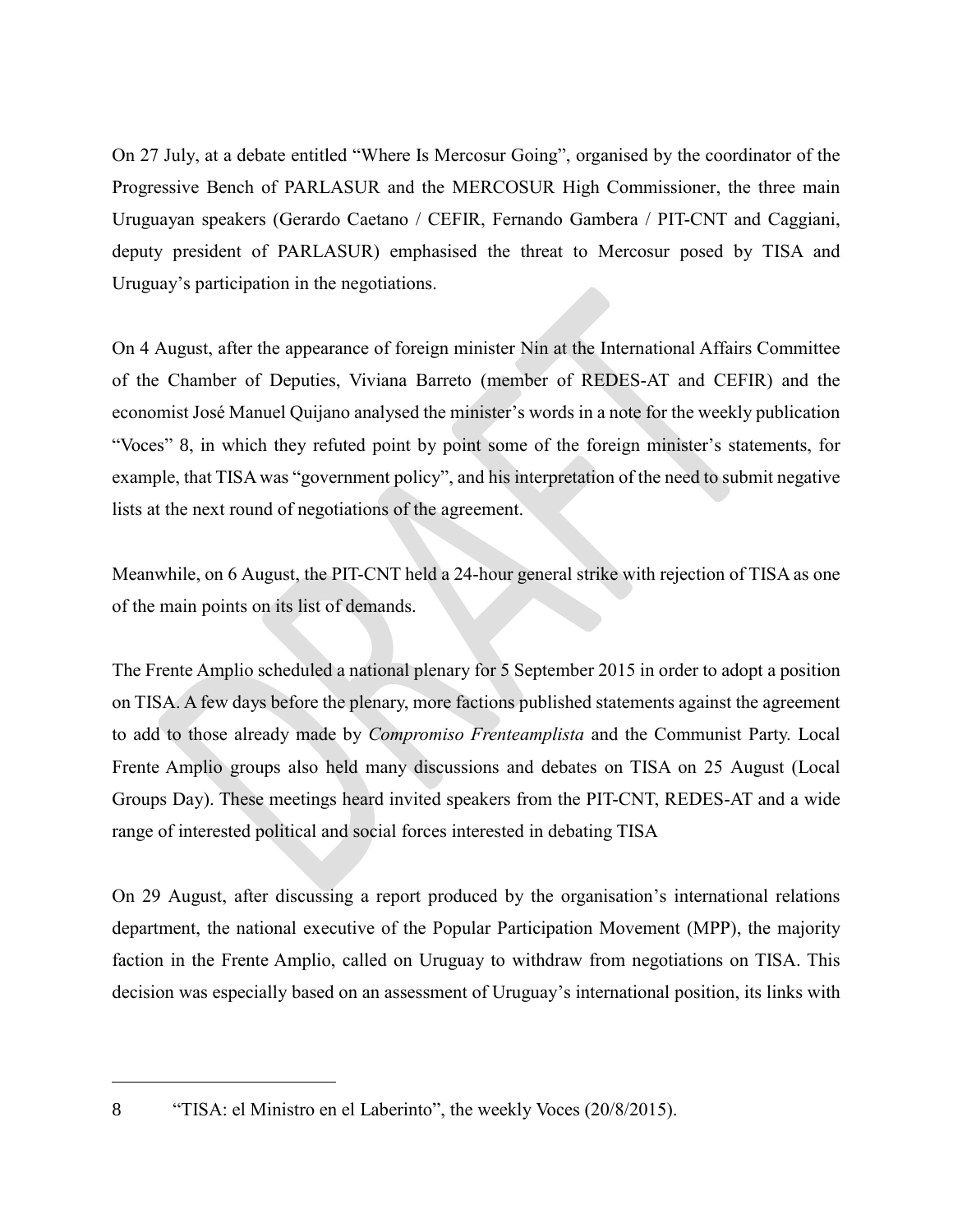the region and the need to "maintain sovereignty and state-owned companies". 9

On 3 September 2015, the national executive committee of the Socialist Party, led until a few years ago by President Tabaré Vázquez, came out against TISA and recommended that the government "decide on a politically convenient moment to withdraw from the negotiations". Among other points, the committee said that TISA "increases the risks of liberalisation, privatisation and deregulation of essential activities, some of which would change from being basic needs to commodities" and "would inhibit and make it more difficult to implement the country's development agenda as set out in our programme".

On the same day, another Frente Amplio faction, *Casa Grande*, announced its position. It said that TISA's provisions, notably that "the state's role must be minimised and focus on liberalising and deregulating services" were contrary to the Frente Amplio programme.

On 5 September, the Frente Amplio's National Plenary passed a resolution stating the "inconvenience of continuing to participate in the TISA negotiations", given the party's vision "for the integral development of the nation, as set out in its programme of government, constitution and statutes". The resolution was approved by 117 votes to 22. The factions that voted in favour of continuing the negotiations were those in the "Liber Seregni Front", which includes the factions to which foreign minister Nin and economy minister Danilo Astori belong.

On 7 September, after a session of the Council of Ministers, the tourism minister, Liliam Kechichian, announced the government's decision to withdraw from the TISA negotiations following the decision made by the Frente Amplio plenary. "In essence, we decided on the basis of the resolution passed by our political party", said Kechichian.

# **2. Factors that determined Uruguay's withdrawal from TISA**

When examining the factors that influenced Uruguay's decision to withdraw from TISA, it is

<sup>9</sup> According to MPP deputy, Julio Battistoni, interviewed by *La* Diaria, 31/8/15.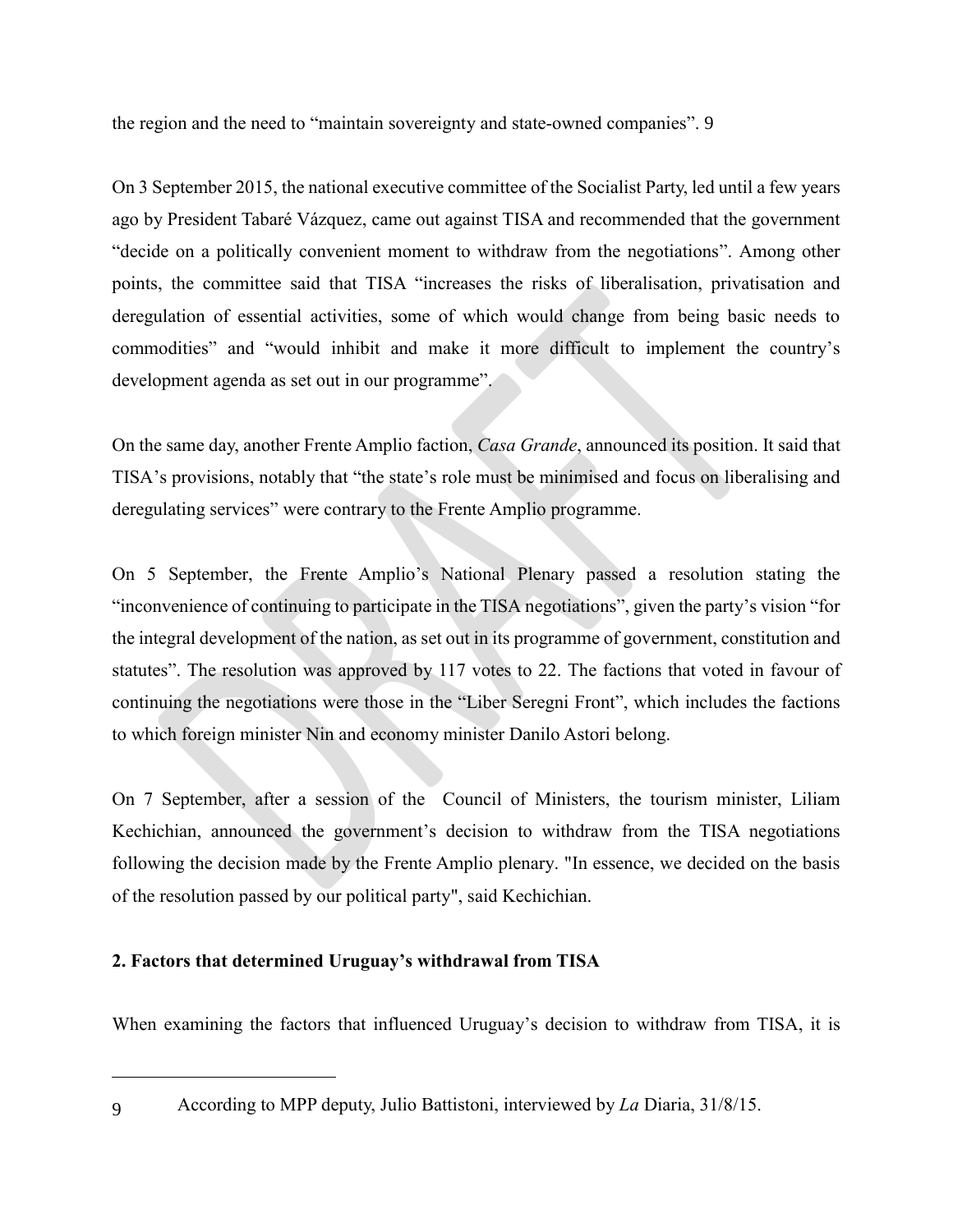useful to distinguish between "structural factors" and "current factors". Structural factors include, for example, the country's history and the characteristics and influence of its social and political organisations. These factors are not necessarily replicated in other countries because they are related to the country's structural circumstances, history and organisations.

However, "current factors" are related more to the dynamics of the links and processes and may therefore may be similar to those operating in other contexts.

# **A. Structural factors**

# *1. The Uruguayan people's tendency to support state-owned companies: commitment to the public sector*

José Batlle y Ordóñez was the most influential president in Uruguay's history. He championed a radical brand of secularism and introduced laws that were advanced at that time that recognised the rights of workers and women. He was also a passionate advocate of the state's role in the economy. He nationalised the Banco República in 1911 and the railways, creating the State Railways Administration in 1915. The presidency of this key figure in the Colorado Party helped to sow the seeds of a strong "statist culture" in Uruguay, which continues today.10 In 1992, when all other countries in the region were privatising essential public services in accordance with the neoliberal model they were pursuing, Uruguay held a referendum on whether to allow the elimination of state monopolies such as in the insurance sector and joint ventures between stateowned companies and private companies in other cases, such as in the telecoms industry. Thanks to these referenda in defence of state-owned companies, among other factors, in Uruguay, more so than in any other Latin American country, state-owned companies are still an important part of the country's economy.

This "statist culture" influenced social action and the Frente Amplio's position against TISA, says

<sup>10</sup> For example, see "Ciudadanía y nación en el Uruguay del centenario (1910-1930). La forja de una cultura estatista", by Gerardo Caetano. Available at: http://www.iai.spkberlin.de/fileadmin/dokumentenbibliothek/Iberoamericana/39-2010/39\_Caetano.pdf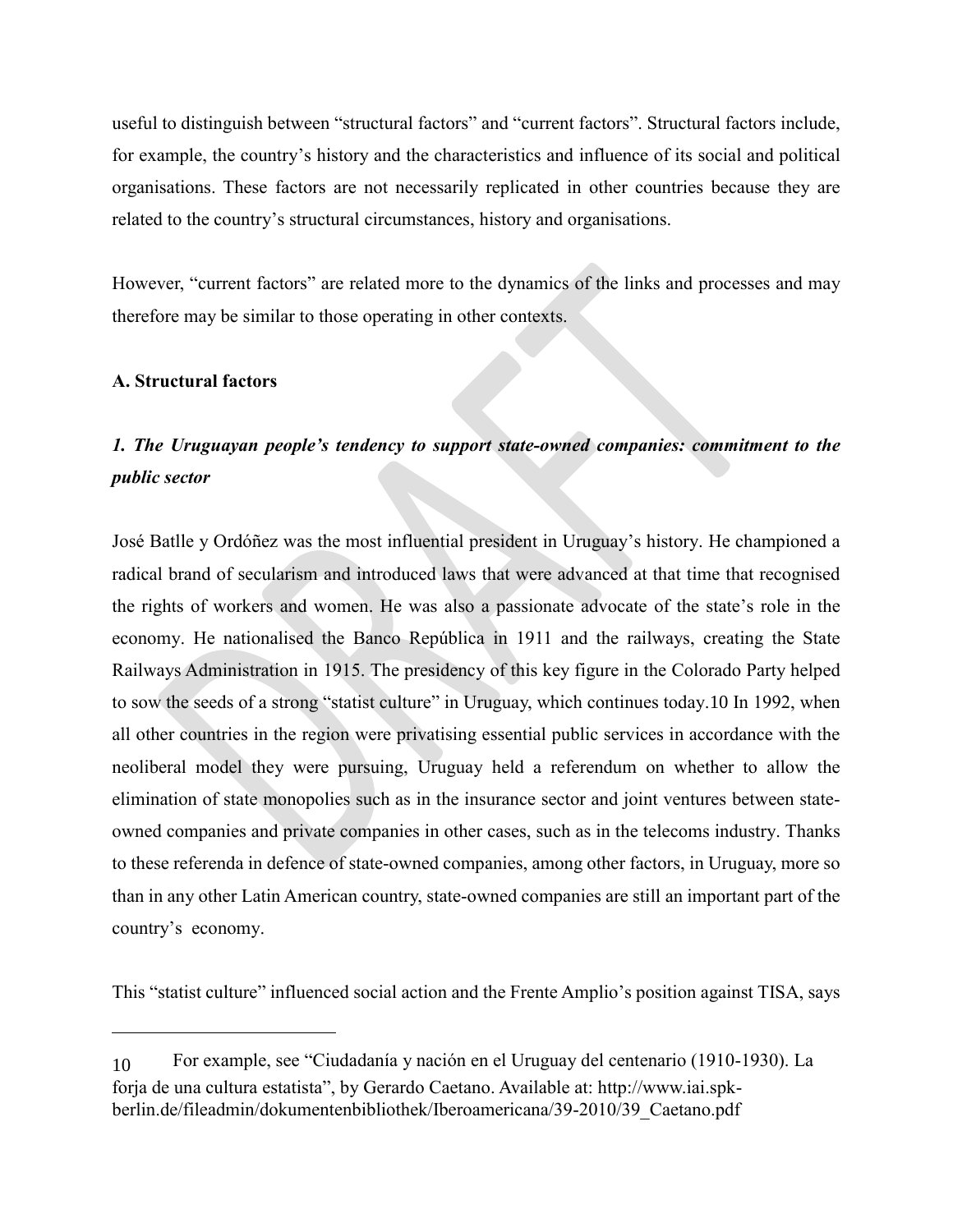Kreimerman. "State-owned companies play a crucial role in the country's development model", he affirmed. He said that Uruguay "believes in regulation" and that issues such as public procurement were an important factor for some people with greater technical knowledge of specific aspects. "Another factor was the belief that this was a continuation of what the major multinationals want, that is, to have international trade rules rewritten for their benefit. There were also fears about issues such as health, education and the environment", summarised the former industry minister. "Uruguay is a country that is careful to defend the sovereignty of public goods", said Mario Piacenza, director of international relations at the agriculture ministry and interviewed for this report. Barreto maintained that the danger that TISA might have posed for state-owned companies was "the key to raising awareness", especially because they felt that privatisation of public services would represent a "backward step" for Uruguay.

"When you dig a little, you find that most of our people understand the idea of sovereignty", said the government's national labour director, Juan Castillo, interviewed for this report. "I do not know any other country in the world that has defended itself against government attempts to privatise state-owned companies in this way, with 73% rejecting privatisation in a referendum. We can say that three quarters of Uruguayans defend the role of the state-owned companies", said Castillo.

Gambera said that support for state-owned companies is also present among private sector workers, who "feel that state-owned companies, especially the most productive and strategic ones, such as ANTEL, ANCAP, UTE and OSE, are part of a development model that should be preserved".

## *2. Uruguay's membership of Mercosur*

Uruguay joined Mercosur in 1991, along with Brazil, Argentina, Paraguay and Venezuela. This customs union project introduced a Common External Tariff and made it compulsory for members to negotiate as a bloc with third countries and blocs. Any bilateral initiative had to be referred to Mercosur and approved by its members.

The historian, Gerardo Caetano, thinks that this was one of the factors that influenced the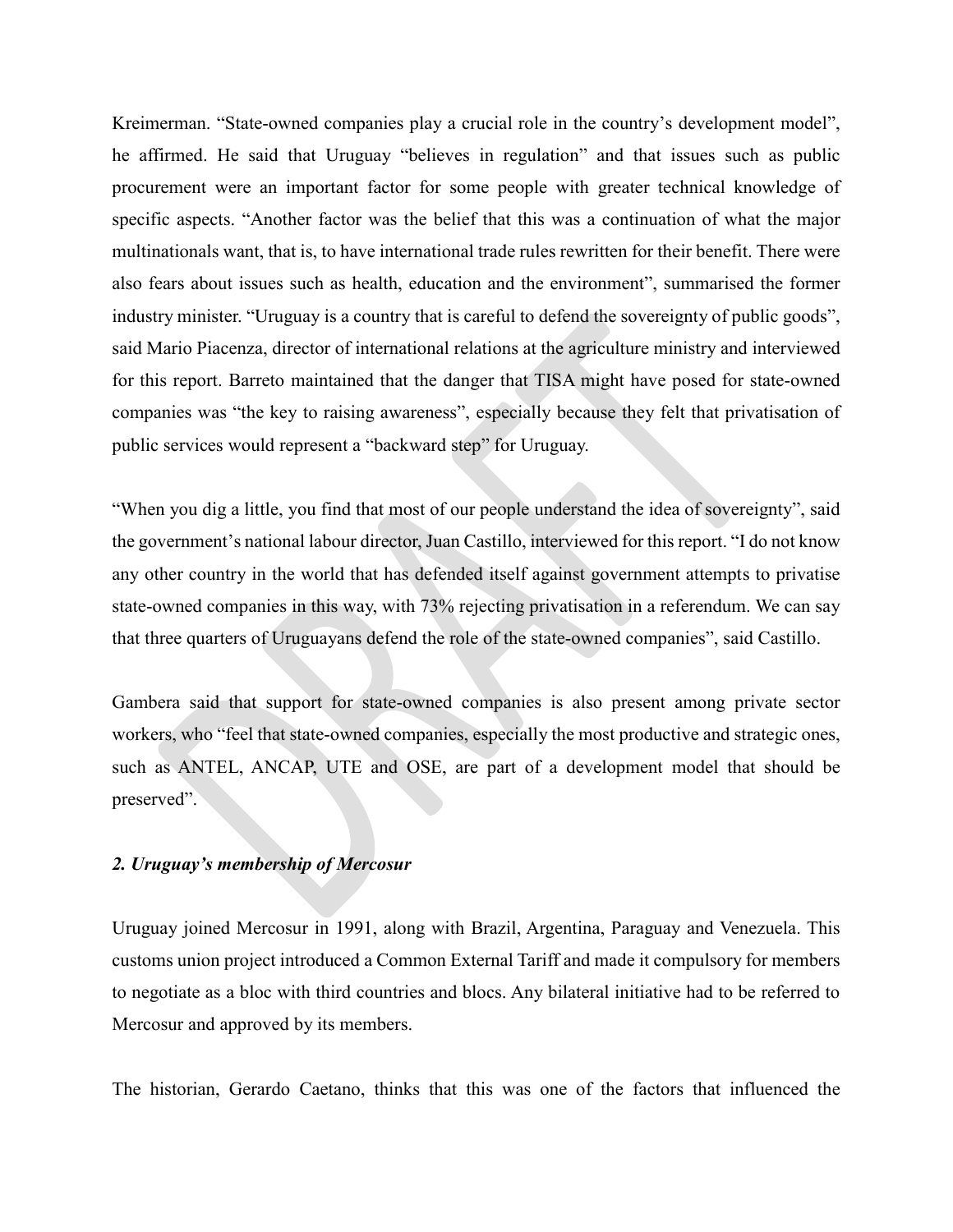government's decision to withdraw from TISA. The structural factor of belonging to a bloc combined with current factors that included the fact that in 2015, none of the Mercosur countries was in TISA and "progressive" governments were in power in Brazil and Argentina. These governments were less aligned with neoliberal economic policies.

Caetano affirmed that Brazil and Argentina felt that Uruguay's membership of TISA was "very bad news". "To the extent that the first summit of Mercosur presidents to take place in Brasilia after it became known that Uruguay had joined TISA was a difficult meeting. Uruguay was criticised for starting negotiations in secret while not informing its partners", said the historian. Caetano said that the Uruguayan delegation attended this summit with the intention of justifying its positon, complaining that many rules were not being complied with and calling for "flexibility" to negotiate with third countries and blocs. However, it did not get this far because of the atmosphere at the meeting and the recriminations against it. "What we know is that Brazil and Argentina strongly criticised Uruguay at the summit meeting in Brasilia,. This took the Uruguayan delegation by surprise", said the historian.

Kreimerman believes that "no sector of the left considered moving away from Uruguay's traditional multilateralism and much less leaving Mercosur". "Because it was clear that neighbouring countries were not thinking along the same lines", he stressed.

#### *3. Unity of the left, democratic decision making structures and the trade union movement*

The National Workers' Convention (CNT) was formed in 1966. It united various trade union currents into one organisation. After the Uruguayan dictatorship (1973-1985), there were a few attempts to create trade union centres opposed to this trade union centre, then called PIT-CNT, but those currents have always been in a small minority. The PIT-CNT therefore has a key role in the country's labour and political life.

Another feature of Uruguayan politics is the unity of the left, starting with the founding of the Frente Amplio in 1971. At the moment, some elements of the left such as Popular Unity (Unidad Popular) are breaking away from the Frente Amplio, but these are in a small minority. The Frente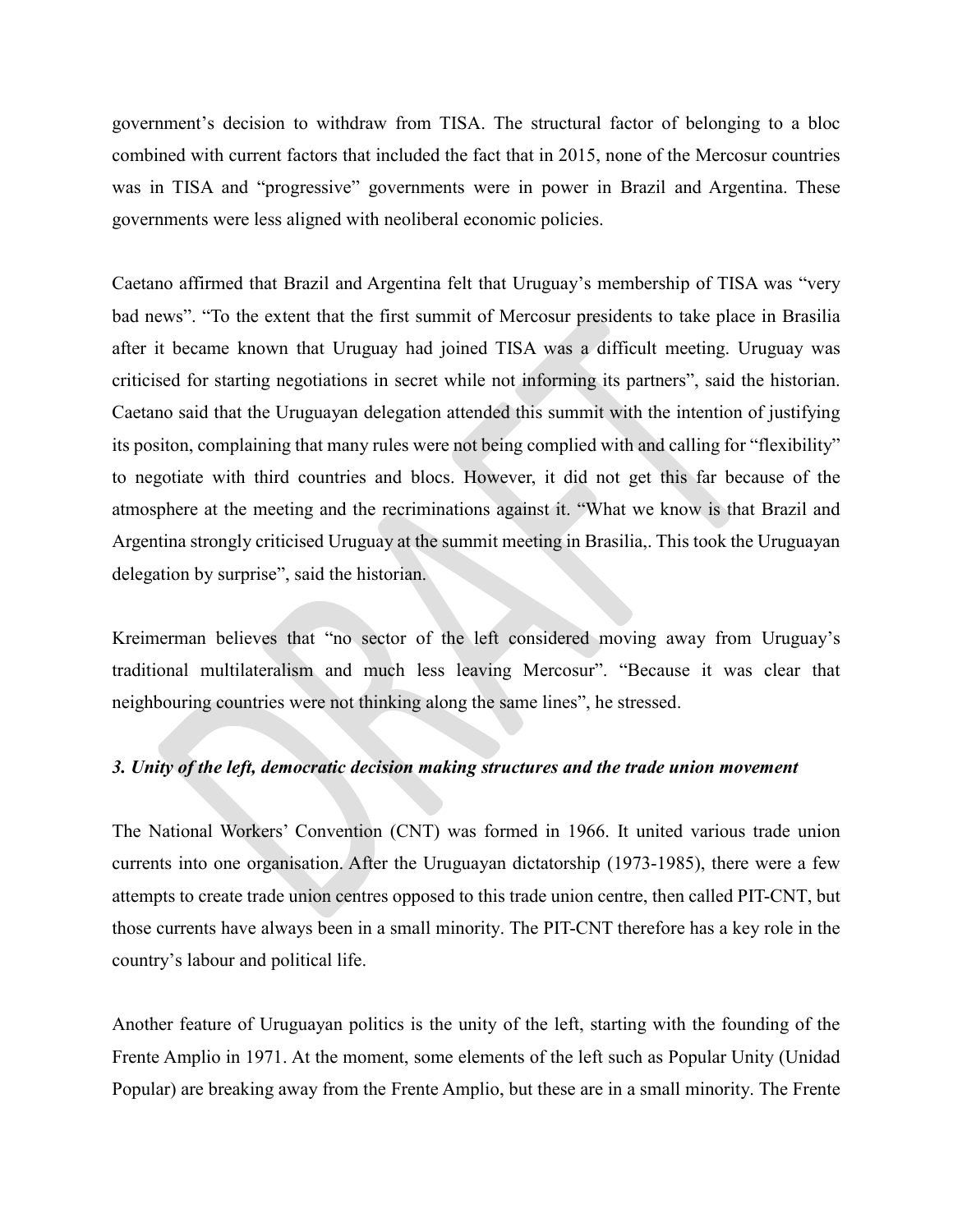Amplio's decision making mechanisms, where issues are discussed, voted on and respected ensures that the coalition generally takes a majority decision. This was precisely what happened at the plenary that discussed TISA. Although some factions were against withdrawing from the negotiations, the coalition agreed to withdraw from the agreement and President Tabaré Vázquez respected this decision. Kreimerman thinks that the Frente Amplio's democratic and participatory structure, in the form of its local committees, was an indispensable platform for disseminating information about TISA for use in the debates with party activists, with the participation of people who were conversant with the issues.

Similarly, the PIT-CNT's decision to oppose TISA guaranteed that the country's most powerful unions, such as those representing construction and metalworkers and public sector workers, would take action.

*4.* Close communications between the Frente Amplio and the trade union movement

The PIT-CNT forms part of the Frente Amplio's social support base. Some former trade union leaders even occupy key positions in the government. Trade union leaders are also often members of the decision-making bodies of the political factions that make up the Frente Amplio. These close links allows information to flow freely. The PIT-CNT's thinking influenced the positions later adopted by the various factions in the left wing coalition.

"Obviously, we lobby political forces, including deputies, senators, political leaders, through meetings with the presidency of the Frente Amplio and through organisational links to some of our leaders", said Gambera.

### *5. The PIT-CNT's political influence and the majority position on the left*

The PIT-CNT has a high membership rate compared to other centres elsewhere in Latin America. This factor, combined with the fact that the country only has one trade union centre, increases its political influence. 22% of Uruguayan workers are members of a trade union.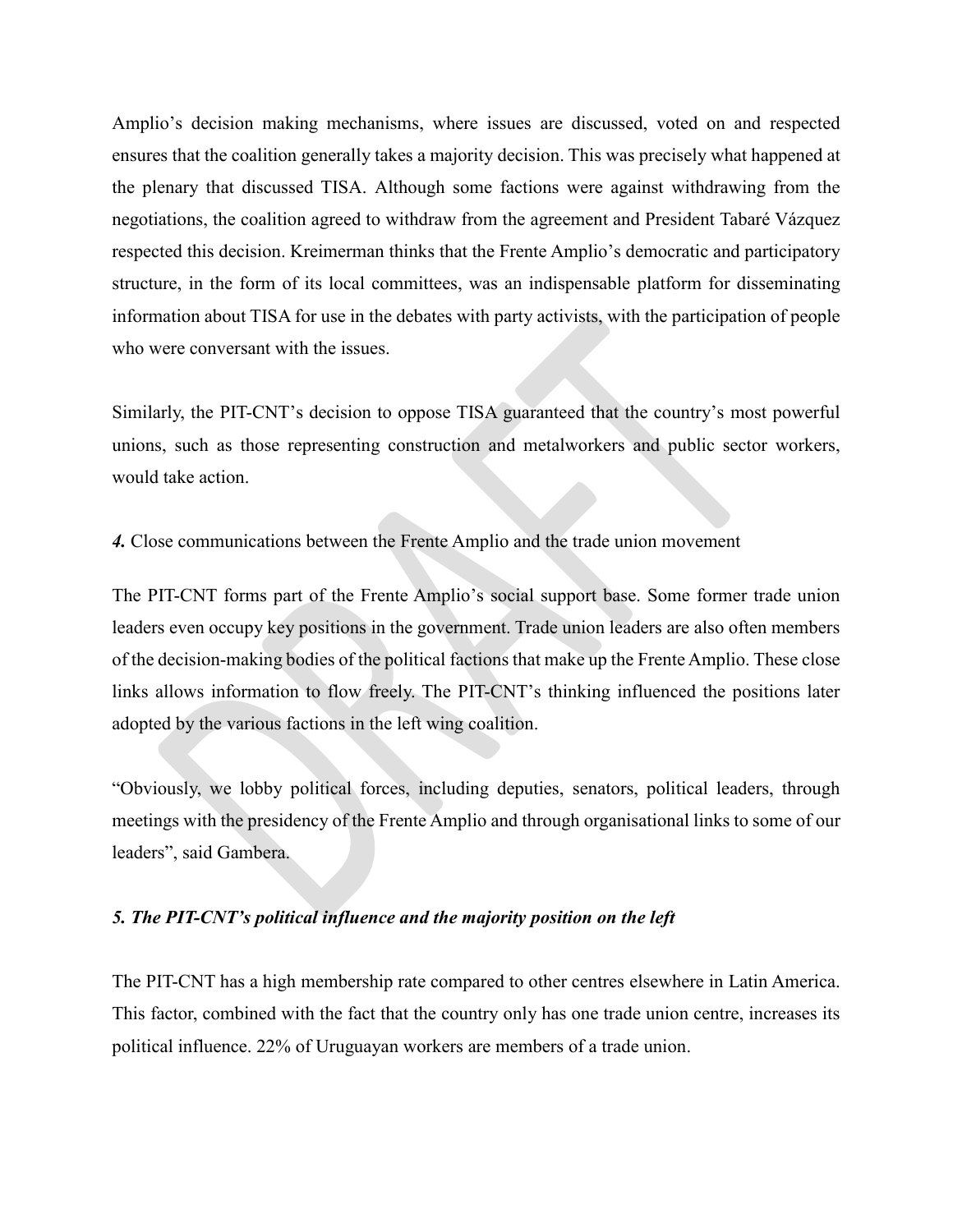Meanwhile, the Frente Amplio is in its third consecutive term of office since 2004 and won 48% of votes in the most recent elections. This strong trade union movement and the biggest political party were both opposed to TISA.

#### **B. Current factors**

We will divide current factors into those that were the product of social action and those that resulted from specific political circumstances unrelated to social action.

#### **I. Specific political circumstances**

#### *1. Differences between Frente Amplio leaders; the change in government*

Several interviewees for this report agreed that Tabaré Vázquez's decision to refer consideration of participation in the TISA negotiations to the Frente Amplio plenary was "crucial". "It was significant that the president resolved to refer an executive decision to the plenary. This was the deciding factor. President Vázquez decided on this course of action because of the sensitive nature of the issue and the lack of a political consensus. Moreover, discussing it behind closed doors was problematic from the democratic point of view", said Piacenza.

However, several interviewees indicated that a key factor in Uruguay's withdrawal from TISA was that Tabaré Vázquez's government was faced with making a decision on a policy that was adopted by the previous government led by José Mujica. Although both leaders are members of the same political coalition and communicate freely on various issues, the differences between them are well-known. They are the most popular politicians in Uruguay. Together with the economy minister, they are the Frente Amplio's three main leaders.

"Once he became aware of the issue (TISA), Vázquez avoided responsibility, and I think this is explained more than anything else by his differences with Mujica. He said: 'I am the heir, let the party decide'", said Caetano. He also thinks that Vázquez could have been irritated by the fact that the previous government had not told him about joining TISA at the transition meetings. "Some people had doubts about what Tabaré Vázquez would do. Vázquez was absolutely clear – he would accept the position taken by his party. It was not a question of ideological conviction. He thought: 'I inherited this, don't tell me, don't do this to me. Faced with such an important decision, I will accept the decision taken by the governing party on this crucial issue'", said Caetano. At the same time, the ministers in the Vázquez government's cabinet were not chosen on the basis of their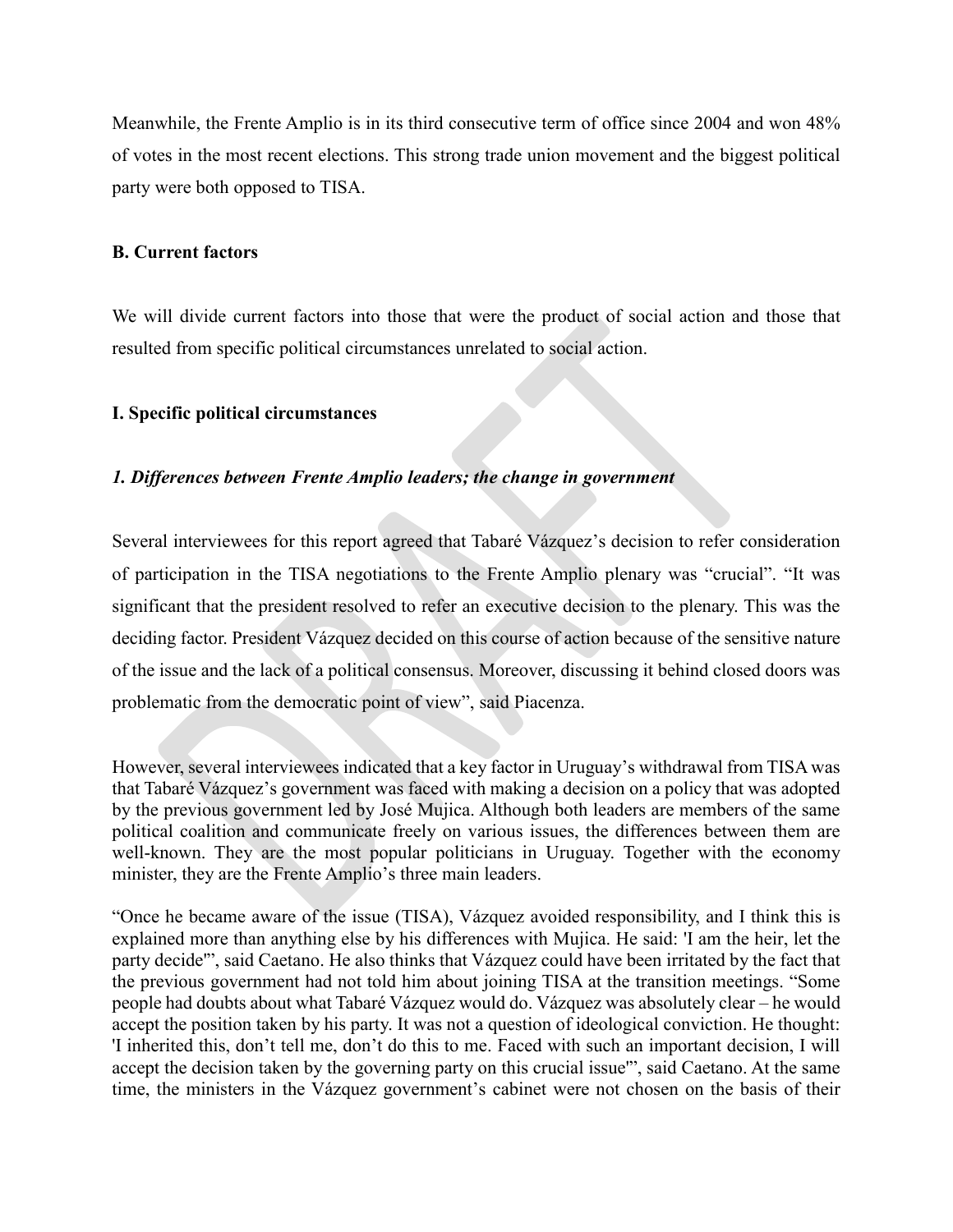leadership of party factions, so the way found to ensure the decision represented the will of the party was to refer the issue directly to the Frente Amplio for consideration.

Barreto agrees with the assessment that the government wanted to differentiate itself from the previous government. "One factor that came into play was that the previous government got us involved in TISA and this was important insofar as the Tabaré Vázquez government cast a critical eye over some aspects of the previous administration. If it had not been for this, things may not have turned out the way they did", he said.

"The government washed its hands of the matter, because it was the previous government that initiated the process (joining TISA)", said Gambera.

## *2. Configuration of forces within the Frente Amplio*

At the Frente Amplio plenary, the factions that opposed bilateralism or the variant of "open regionalism" as a way of Uruguay finding its place in the international economy were in the majority. "It helped that the more revolutionary sectors of the left are still influential", said Castillo, who is also leader of the Communist Party. "Most Frente Amplio factions do not like this type of agreement", said Caetano. "The speeches made by ministers emphasised different issues and some of them argued very forcefully. For example, Murro on labour issues. The Frente Amplio's programme is very different", agreed Socialist Party deputy, Roberto Chiazzaro, interviewed for this report. Opposition to playing this type of role in the international economy was reflected in the discussions on the party's programme at recent congresses. This became evident during voting at the plenary with 139 votes in favour of ending participation in the TISA negotiations and only 22 in favour (members of the Liber Seregni Front).

Caetano thinks that the Frente Amplio was "the most influential player" in getting Uruguay to withdraw from the TISA negotiations. "If the Frente Amplio had not acted, it could have got through, anything could have got through. Because the cabinet is very strange, it does not represent the governing party. The correlation of forces in the cabinet bears no resemblance to the electoral map and popular feeling. Moreover, the president has a very vague idea about these issues. He thinks we should increase trade", said Caetano.

*3. Lack of technical specialists in international trade negotiations; impossibility of deciding on offensive interests and adequately formulating defensive interests*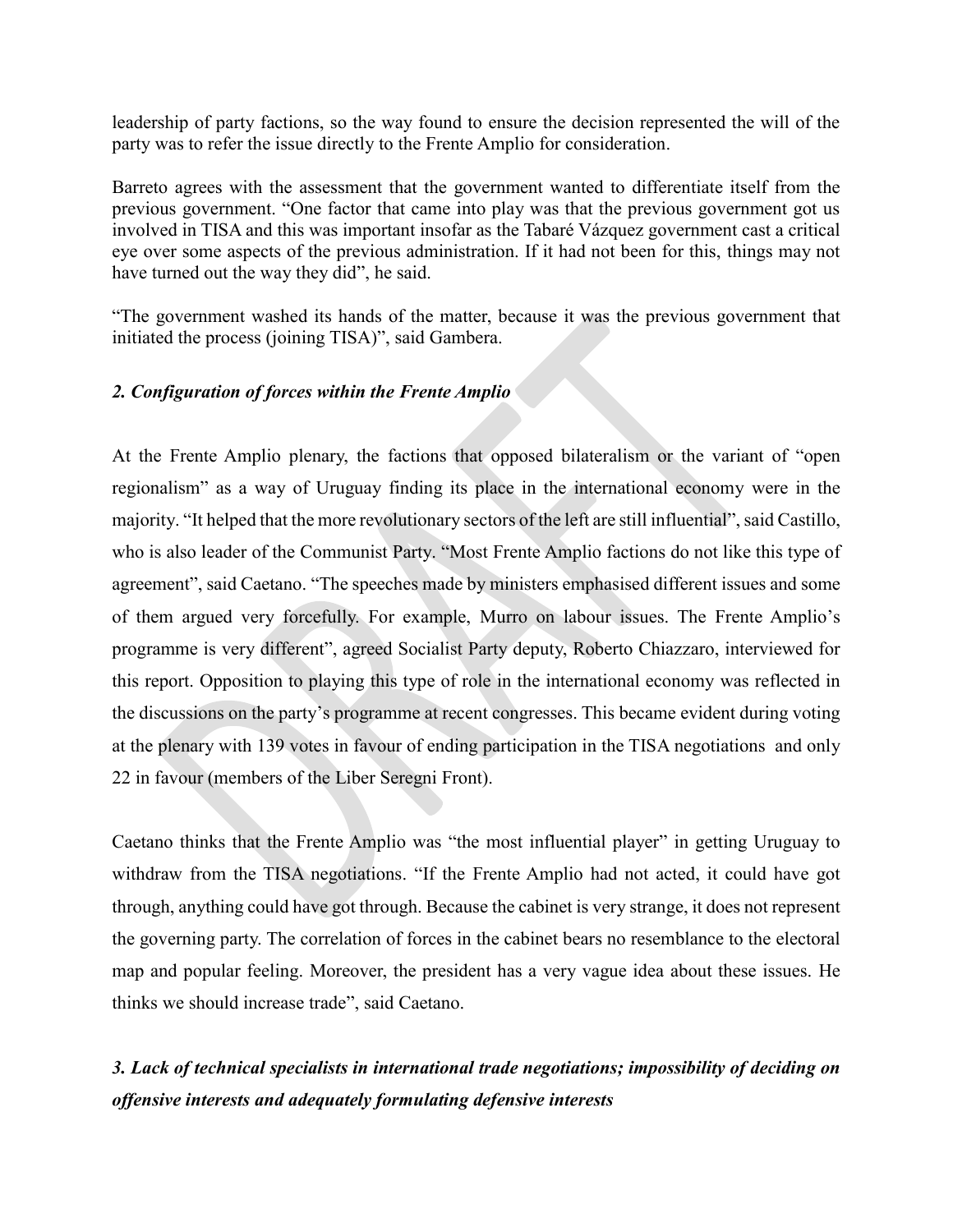When it joined the TISA negotiations, Uruguay did not have experience in negotiating on trade in services other than at the WTO. In addition, some technical personnel representing the government in the negotiations on TISA were not clear about why Uruguay had decided to get involved in the negotiations.

"The strategic importance of getting involved was not at all clear. There was no discussion about joining and no logical analysis to back up the idea of joining", said Piacenza. He said it was clear to Uruguayan government representatives and other technical personnel involved in analysing the TISA negotiations that the agreement was in the interests of industrialised countries. Unlike talks at the WTO, where all the issues were on the table, the issues under negotiation at TISA were ones that developed countries were interested in and these were in areas where they had a "strong position" (services, intellectual property). The issues left off the agenda were the ones they did not want to negotiate, such as agricultural subsidies. "We started to form a negotiating group with those interests and suddenly we were in there. It is in agriculture that Uruguay has a real offensive interest. It was as if (by joining TISA) we forget our aims and let our other problems continue without a solution", said Piacenza.

He said that once the technical personnel started to analyse the issues under negotiation at TISA, they came up against the problem of negative lists. "We looked a bit more closely at the issue of services, we looked at the risks. We are not used to negotiating on services, we are more used to negotiating on goods, more tangible things. With negative lists, you have to decide what to leave aside and if you forget something, you've blown it", said Piacenza. In this context, the negotiators were "massively ignorant of the services" that came under each heading "One positive externality is that it made us research the services associated with production. Many of the negotiators did not even know they existed even though they are crucial for the development of agricultural production", said Piacenza.

At the same time, some clear risks to Uruguay emerged in the agricultural sector. For example, liberalisation of services might affect all the state information services that have a role in production. "Our strategy is to add information to our products. The information is a service. The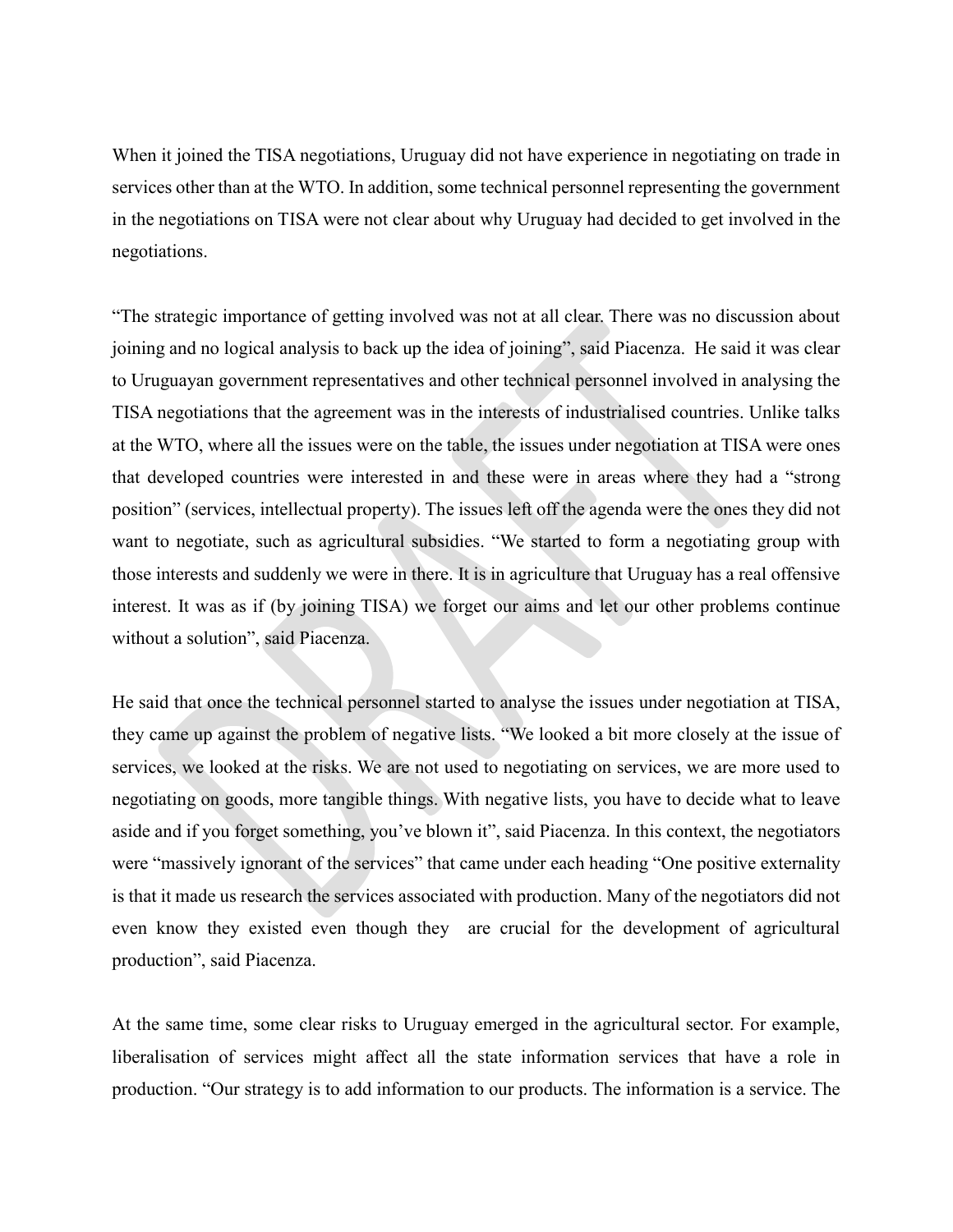production-related information services that we deploy are particular to our country, so that increasingly demanding consumers can differentiate our product from other products. The databases, certifications and irrigation are services. No studies had been made about protection or offensive interests, there was absolutely no analysis of what we could gain and what we could lose. There was a high risk of losing out", said Piacenza. He added that the government evaluated the "sovereignty issues", such as preservation of its regulatory policy in the telecoms sector, where "there was a chance that the package would involve changing domestic rules, which would represent a direct loss of sovereignty, without having a clear idea of what we could gain".

It seems that Uruguay was thinking hard about its defensive interests but was not clear about its offensive interests, said Piacenza. Moreover, there was no assessment of the impact. "What had already been agreed (TISA) would require some changes in legislation and would affect some public services. A minimum sense of responsibility demanded that we needed to be clear about what we wanted to get out of the negotiations or that we needed an analysis that would have indicated strategically what it would have been useful for us to do. That did not happen, and therefore it was very risky. When you run a risk, you generally do so if you have a chance of winning something. With TISA, we were clear about the risks, but were not clear about mitigation measures, and we had no idea about gains. It was therefore rather vague and we didn't know what we were doing there", said Piacenza.

The MGAP director believes that those who advocated continuing in the negotiations did not have "strong, solid and convincing arguments other than making the general point that 80% of trade in services was being negotiated there".

Kreimerman agrees with Piacenza that it was clear that dependent countries "were at a disadvantage" and that TISA was going to be a similar mechanism to other agreements on industrial issues that sought a reduction in tariffs and other protectionist measures so that the most competitive could take control of the market, but this time for services. There was also the "feeling" that right from the start the discussion had been "incomplete and biased", said Kreimerman. "Of course, if you are at a ministry, you are concerned about the issues that your ministry is supposed to deal with, the ones that have a direct impact on you, such as telecoms, but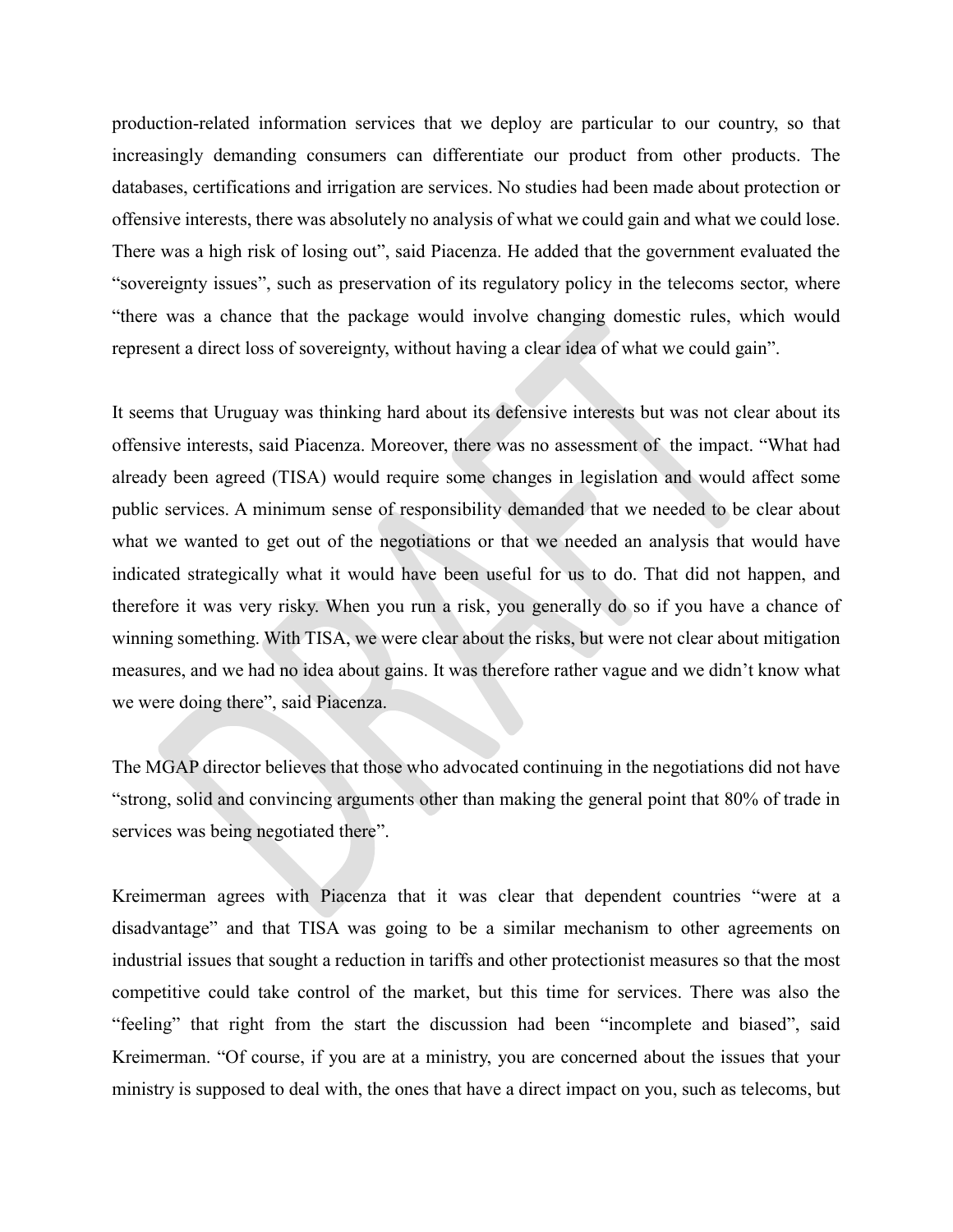this agreement addressed many more issues. Moreover, the mechanisms were very complex that made it difficult to deliver on almost any issue, because of the use of negative lists and the implications in terms of the restrictions on regulation that countries were going to have to abide by. The definition of services is so broad that it includes practically all the country's economic, social and productive life", said the former defence minister.

Caetano agreed that one of the factors that influenced Uruguay's withdrawal from the negotiations was the "great uncertainty, almost irresponsibility with which Uruguay had entered the negotiations" and the fact that "Uruguay does not have negotiators capable of dealing with this". "One of the arguments made by those who were discussing this issue was that we should continue negotiating as a way of training negotiators, but if you train your negotiators in live negotiations, they will destroy you", said the historian.

#### **II. Factors resulting from social action**

#### *1. Building international networks*

The link between local organisations and international networks and organisations was crucial for obtaining information about TISA and understanding its scope. The PSI and REDES-AT played a key role in this, both being members of the international network of civil society organisations, Our World Is Not For Sale (OWINFS), which groups social movements, organisations and academics and which Villarreal calls the "other world movement".

There are many experts on international trade issues in this network and they are able to obtain and analyse information. "These networks gave us access to information that is not available because these are secret negotiations. The network we are now part of picks up the leaks that always occur. Not only do we get access to information but also to analysis of the documents. If you are not an expert, you miss out on the details. And this network has the best experts in the world on these issues", said Villarreal. The PSI forms part of this network and played a "crucial role" on this issue, because "it leads the way when the issue is public services", said the member of REDES-AT.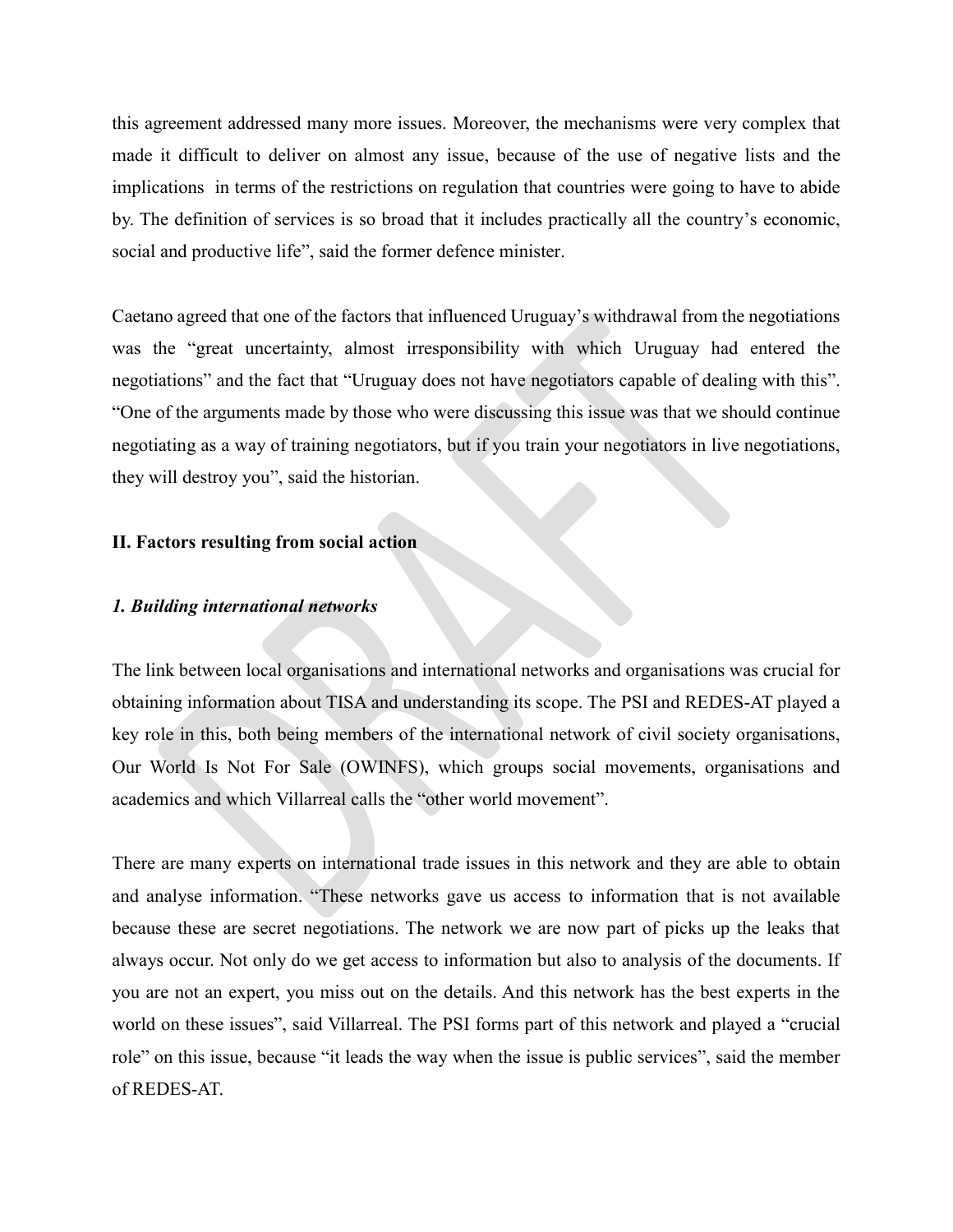Villarreal said that the work of this international network "was a crucial factor in alerting organisations in our country, providing practical information and making information available in Spanish; the main language used in the negotiations and in analysis of them is English". At the same time, the network allowed organisations in other parts of the world to follow what was happening in Uruguay. "There were demonstrations against TISA in Geneva. We communicated what was happening here on to the international scene and so the entire world knew that Uruguay was going to withdraw from the negotiations", recalled Villarreal.

#### *2. Social action and the creation of a broad local alliance to oppose TISA*

The PIT-CNT came out against TISA and organised massive street demonstrations against the agreement. It held a partial general strike on 23 April and included the issue in the list of demands made public at the 1 May rally and at the 24 hour general strike of 6 August. The debate was therefore no longer being conducted behind closed doors, it was not out in the open.

"The main reason why Uruguay withdrew from TISA was the campaign, not only in the streets, but together with others, such as the Vivian Trías Foundation, the Friedrich Ebert Foundation, organising seminars, bringing intellectuals together. This all helped to bring the issue to the attention of the general public. Our main role was to get the issue out into the open. The main criticism was that the negotiations were being conducted in secret, which was very different from the usual story about negotiations requiring a certain level of discretion. The main factor was bringing the issue to people's attention and this brought a certain amount of pressure to bear on the people who were going to make the decision", said Gambera.

"The social organisations played a decisive role in the struggle, by publicising documents and promoting debate", agreed Castillo. "The PIT-CNT, as workers, were the ones who understood most clearly the impact that indiscriminate trade liberalisation would have on jobs and therefore their struggle", said Chiazzaro. "I think the PIT-CNT's commitment to the issue was decisive. You have to bear in mind that doesn't happen with all international policy issues. It was a case of *dejavu* for them, with echoes of the fight against FTAA and the free trade agreement with the United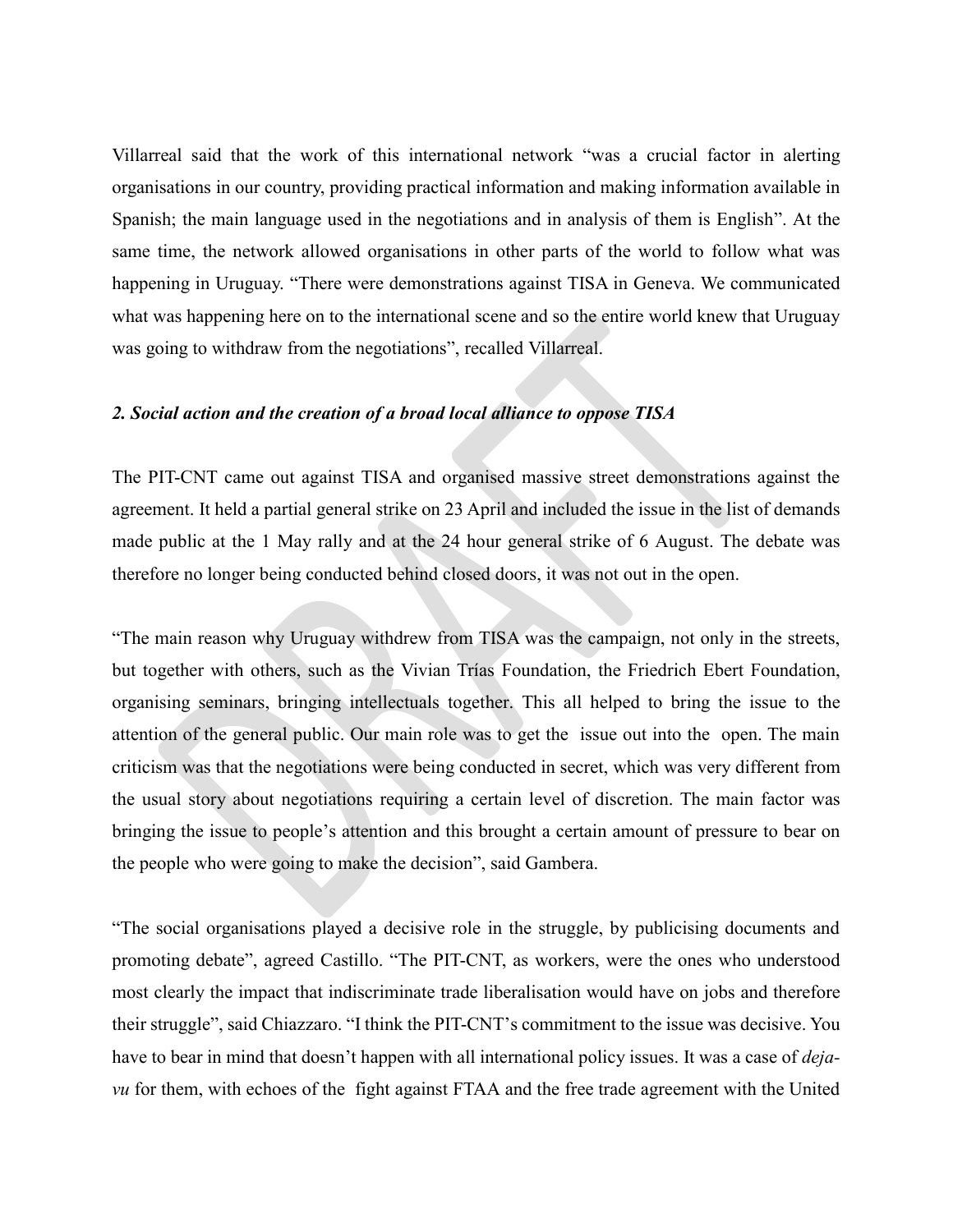States", said Barreto.

There was a broad alliance against the agreement, composed of the trade union movement, political factions, social organisations and academics. The participation of many actors and the diversity of the alliance consolidated the image of broad opposition to the agreement. "The fact that important people from a range of sectors expressed unequivocal opposition made a big impact", said Kreimerman.

At the same time, the informal working group that had formed around CEFIR turned into a factory of ideas on the issue, said Chiazzaro. The group generated a large part of the thinking that was used in the social and political discussions against the agreement. Gambera pointed out that an important factor was "the preparation, work and commitment of academics and thinkers, who produced documents and studies", because this "broadened the basis of support" of opposition to TISA. "This dispelled the idea that opponents of the agreement were a bunch of cave dwellers who did not understand and that those in favour of the agreement were enlightened. They said we didn't understand the first thing about it and were leading the country over a cliff while they were in favour of progress for the country. This factor overcame the unreal polarisation", said the trade union leader.

## *3. Dissemination of information (versus "secrecy") and the inappropriateness of the agreement*

The interviewees all said that the dissemination of information about the scope of the agreement was crucial for facilitating opposition to TISA, especially in the case of Frente Amplio factions.

It was crucial, precisely because the TISA negotiations were conducted in secret. "It is not by chance that these agreements are reached secretly. These agreements are not democratic and are negotiated behind closed doors. The result is a fait accompli and parliament is left with the task of saying yes or no and it is a big call to say no", said Caetano.

"We were very surprised that Alfaro entered these negotiations and that he did so in such utter and complete secrecy. When we found out about it, Uruguay was already in there. The Frente Amplio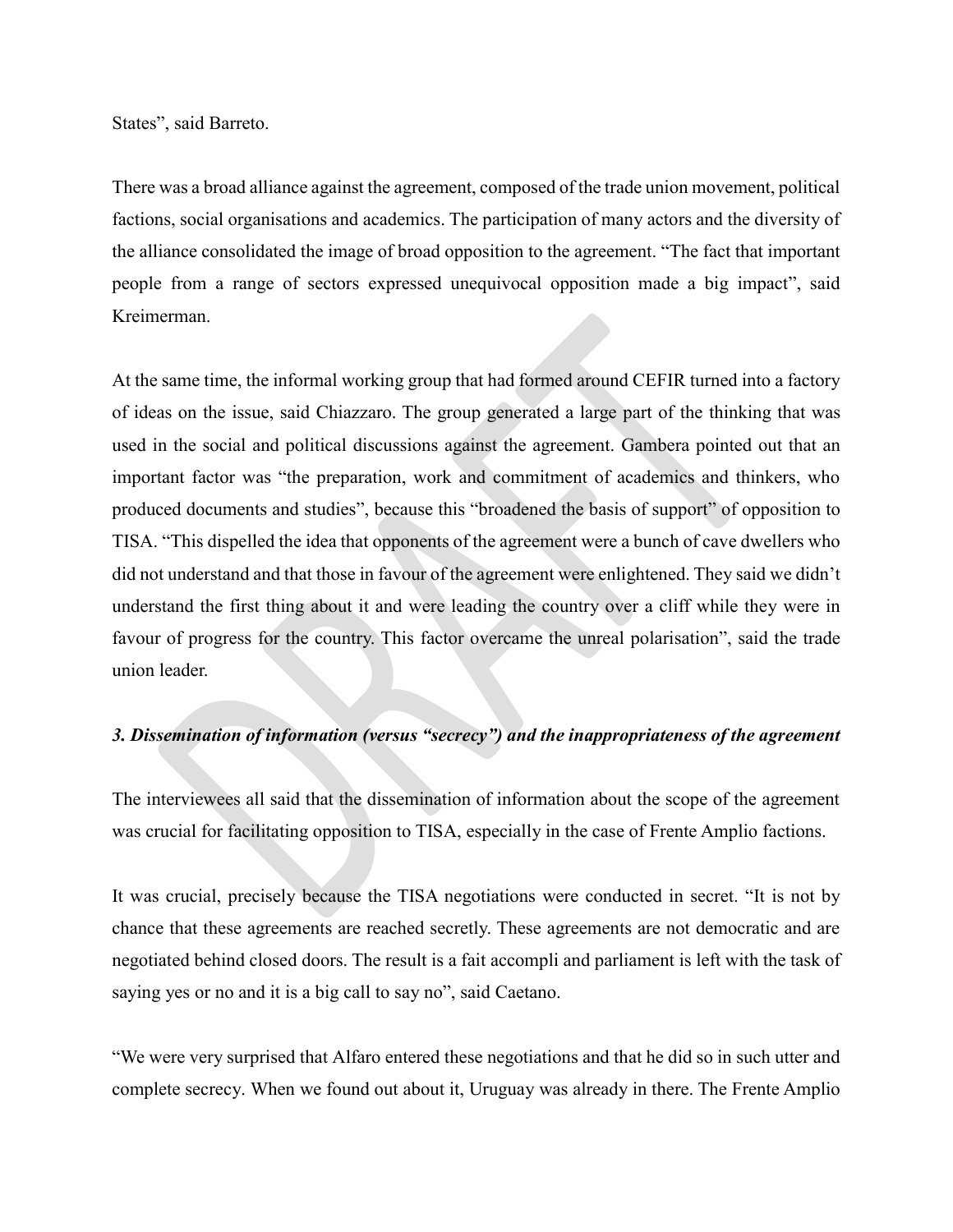didn't know anything about it. I asked three or four people and nobody knew anything about it", said Chiazzaro. Later, when "it began to rain information", "it made a big impact on us", he said. "It was the first time that we understood the significance of the fourth generation agreements. They are very dangerous and we had no idea how this might turn out", said the socialist deputy.

"The secrecy was a really important factor", said Kreimerman. "The country withdrew because there was a discussion about what we knew and the consequences. The key point was that there was a discussion about TISA, because after this discussion, the only possible outcome for most countries would be to get out", added the former minister. Making possible a discussion on the agreement was therefore crucial.

The dissemination of information about the agreement in Uruguay took place through two channels and in two ways. First, the newspaper *La Daria* started reporting on the growing debate about TISA in July 2014 but increased the coverage in 2015, with reports appearing nearly every week. It also published drafts of the agreement, including versions released by WikiLeaks and others obtained from sources in the Uruguayan government.11 "La Daria was a major contributor in terms of making general information available to the left", said Kreimerman. Other media, such as the weekly *Brecha* and some radio programmes also regularly reported on the issue. However, the rest of the printed press and television did not give much attention to the issue in terms of providing information, although they did publish editorials questioning the opposition to the agreement.12 These editorials supported the proponents of staying in the negotiations, which included almost all the opposition parties (Partido Nacional, Partido Colorado and Partido Independiente) and business organisations, such as the National Chamber of Commerce and Services, the Chamber of Free Trade Zones and the Uruguayan Chamber of Information Technologies.

Another channel for the dissemination of information was more personalised, through the local branches of the Frente Amplio. The first-hand information known to an increasing number of key members of the Frente Amplio who attended CEFIR meetings, such as Chiazzaro, Kreimerman

<sup>11</sup> For example, see La Diaria editions of 7/4/2015, 17/4/2015, 14/5/2015 and 19/5/2015.

<sup>12</sup> For example, see the El País editorial "La izquierda reaccionaria", 1/6/2015, at http://www.elpais.com.uy/opinion/editorial/izquierda-reaccionaria.html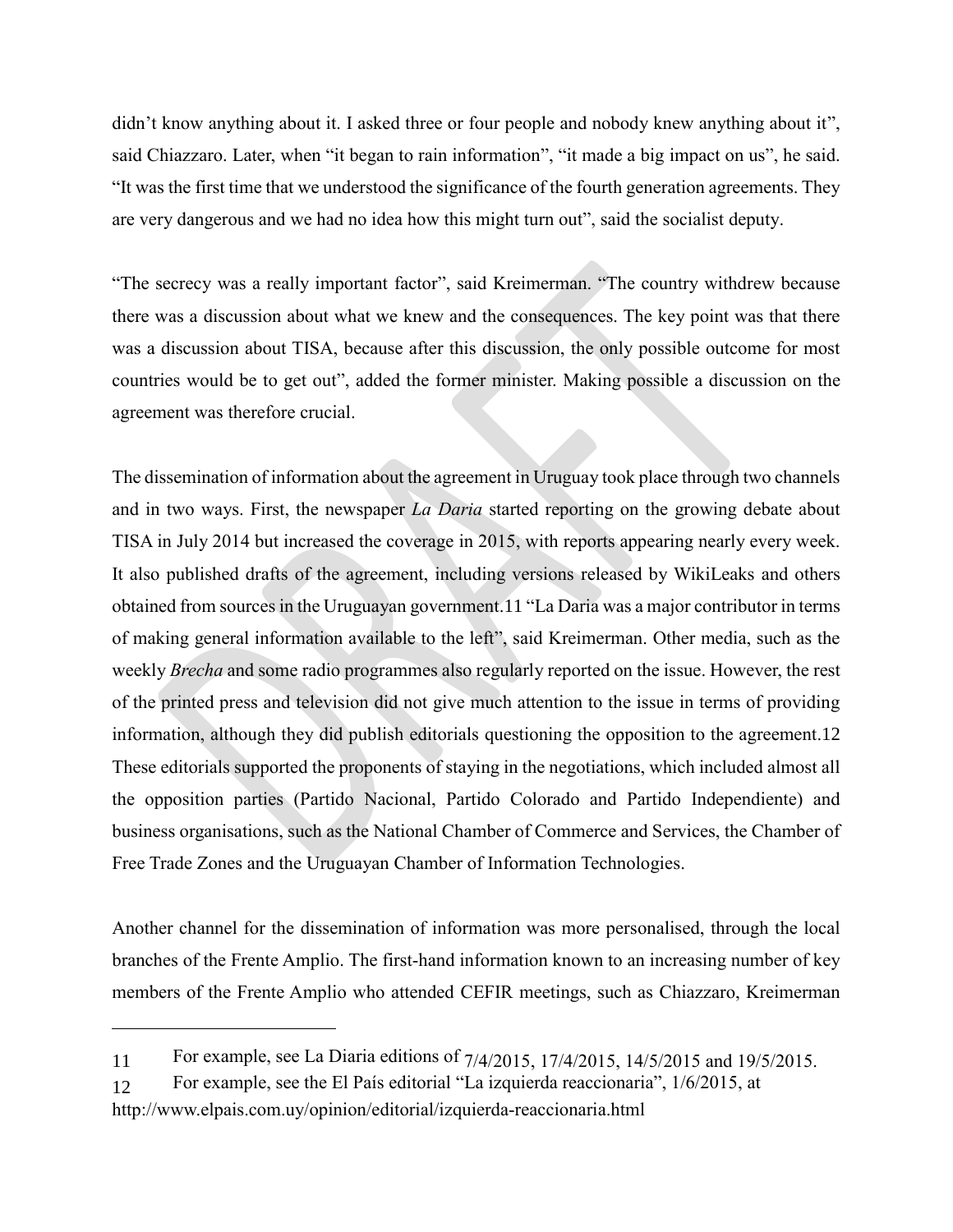and Conde, reached many party members through meetings organised by local branches of Frente Amplio to discuss the issue, prior to the plenary called to make a decision. Speakers at these meetings were precisely those key figures and members of PIT-CNT and REDES-AT. Chiazzaro recalled that they went round the whole country, visiting Frente Amplio committees and coordinators. "The surprising thing was that we had some very interesting discussions. We thought it was going to be a difficult issue to understand, but people quickly realised what was at stake", said Chiazzaro.

However, the dissemination of information about the agreement would not have had such an impact if it had not been so clear that TISA would be damaging for Uruguay. In other words, "right" was on the side of those who opposed the agreement, and therefore the information about the TISA negotiations did no more than strengthen the position of those who wanted Uruguay out. "It helped those of us who had a critical view, we had information about what we were opposing", said Barreto. "When it comes to discussions on international policies, people are always ready to label 'opponents as demagogues, romantics, ideologues'. And the others claim to be educated and have technical information at their disposal. In the case of the discussion on TISA, it was clear that things were not like that. Those who were advocating that Uruguay should continue in the negotiations never at any time based themselves on the content of the actual agreement. In fact, they often did not have the information, they had not taken the trouble to read the documentation. Nin made mistakes when making a presentation to parliament", said Barreto. "Except for the argument that it was best 'to be involved so we could see what was going on', there weren't really many more arguments", said Kreimerman.

Caetano made the same point. He said the most coherent arguments were those offered by opponents of the mega-agreement. "TISA forms part of a business liberalisation offensive that aims to conclude bilateral and plurilateral agreements outside the WTO with conditions that are much more burdensome for developing countries, on key issues such as goods, services and investment. The issue of investment has increased in importance in recent years, with emerging competition on this issue between the United States and the Asia-Pacific countries. TISA therefore forms part of this onslaught. And being involved in TISA was not cost-free in terms of national interests", said Caetano.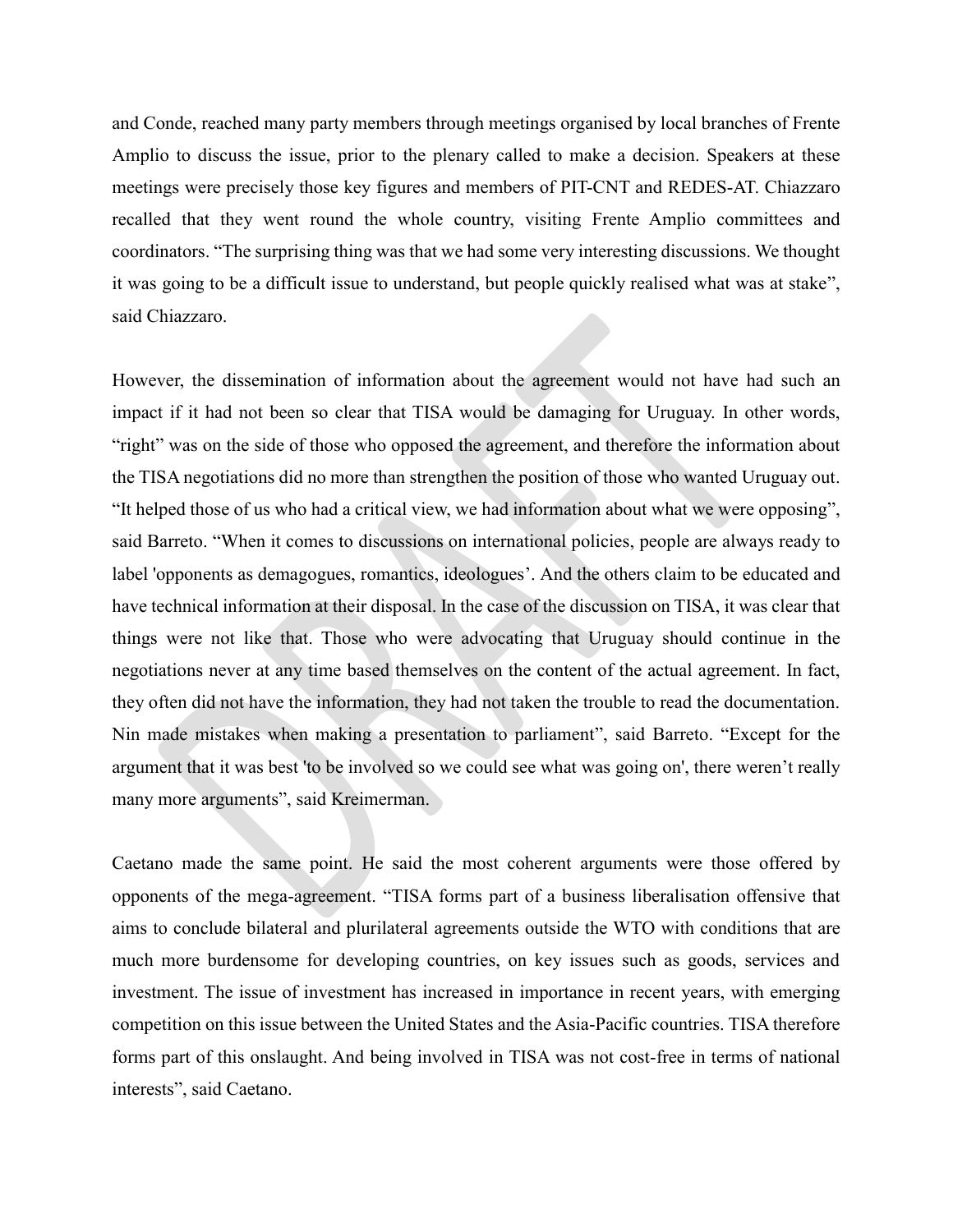#### **3. Comparison with other campaigns**

The campaign against TISA had some points in common with other campaigns on the country's place in the international economy. For example, with the regional campaign against the Free Trade Area of the Americas (FTAA) between 1994 and 2005, and with the resistance to the signature of a free trade treaty between Uruguay and the United States in 2006. The resistance to TISA in Uruguay can be interpreted as the result of an accumulation of decades of political and social campaigning, of studying the risks of specific international trade systems that benefited multinational companies, limited the regulatory power of states and harmed the interests of workers.

In the first place, the social actors that participated in the resistance against the free trade agreements and the mega-agreements were practically the same in all cases: most of the Uruguayan political left, the trade union movement, social and environmental organisations like REDES-AT. The alliance between these actors just fell into place in the case of TISA, because it was built over a period of at least 20 years.

In the case of the campaign against the FTAA, as described by the Doctor in Political Science, Gonzalo Berrón 13, already since 1997 a continent-wide opposition alliance to the 'free trade' promoted by the United States as a form of economic imperialism was under construction. "The Continental Social Alliance and then the Continental Campaign Against the FTAA was the American expression of an innovative form of social action in terms of structure and organisation, and fundamentally characterised by its opposition to so-called 'neoliberal globalisation', both at home (where many of these movements and organisations during this period organised resistance to privatisation, deregulation, economic liberalisation and the various forms of flexibilisation and precarisation of work) and internationally, which helped to raise awareness of the need to build resistance beyond national borders", said Berrón.

<sup>13</sup> In the article "De la lucha contra el ALCA a la integración de los pueblos: movimientos sociales y procesos de integración", 2007, at: https://www.tni.org/es/art%C3%Adculo/de-lalucha-contra-el-alca-a-la-integracion-de-los-pueblos-movimientos-sociales-y-procesos.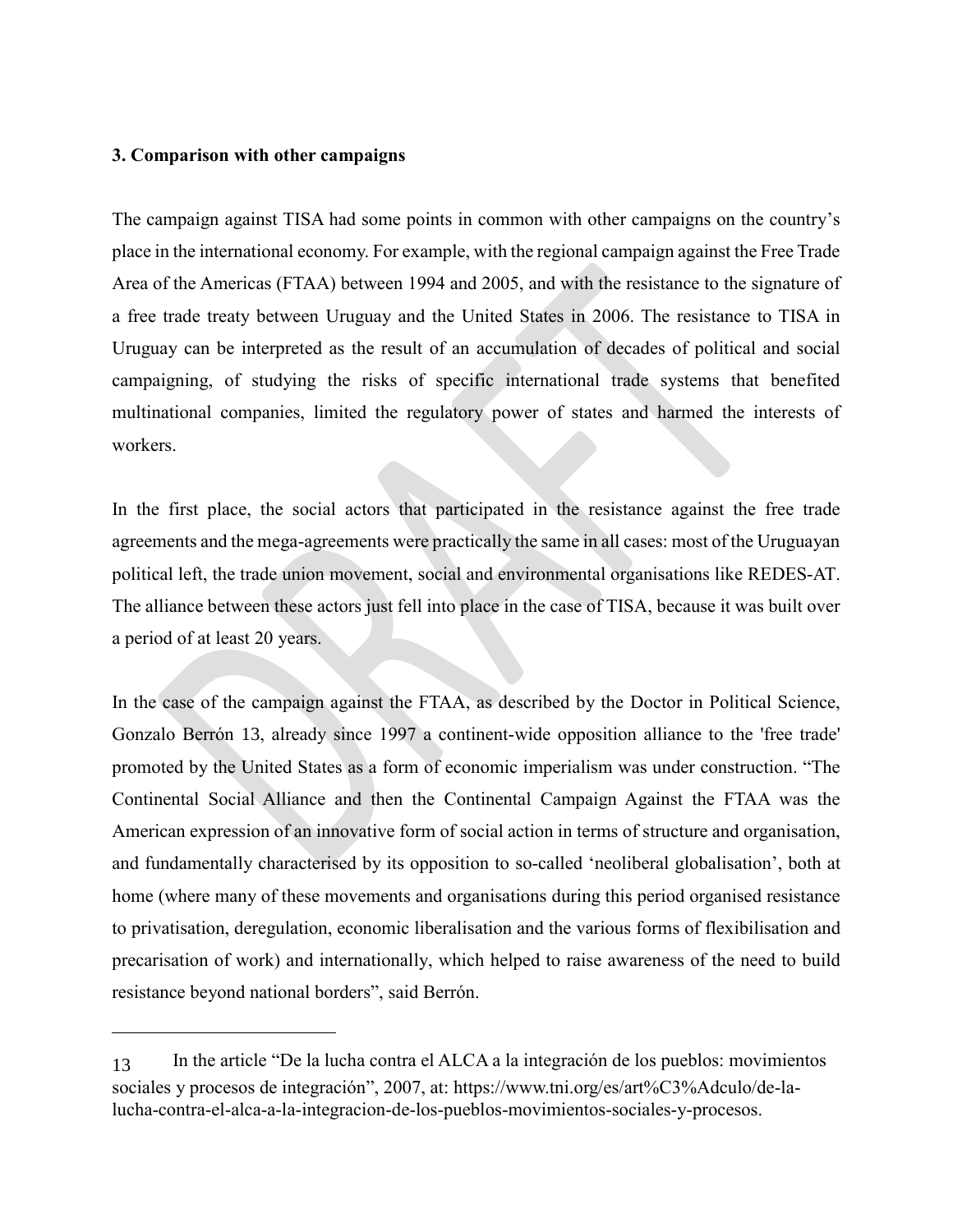Juan Castillo was a trade union leader in the struggle against the FTAA. Interviewed for this report, he said that the FTAA allowed the social movements "what they had never previously had: unity, coordination and structures that did not previously exist, in which the trade union movement joined other sectors of society". "We got to know the leader of the landless, the leader of the indigenous peoples, people who worked in technical institutes, and were able to develop a common vision that allowed us to organise major protests in favour of common and central lists of demands", recalled Castillo. He said that this period witnessed the emergence of left wing leaders that would go on to lead "progressive governments": Evo Morales, Rafael Correa, Luiz Inácio Lula da Silva.

In the case of TISA, although resistance from social movements led to Uruguay's withdrawal from the negotiations, it was a national effort that had the support of international organisations such as the PSI and OWINFS, but was not a regional campaign.. Castillo thinks that the conditions do not exist today for reviving a continental alliance with the same characteristics, even though over the past year there have been strong moves to revive the network, led by some of the regional social movements that gave life to the alliance at that time, such as the TUCA, the CLOC, the World Women's March, ATALC and Jubilee South, which organised the Continental Day for Democracy and Against Neoliberalism, held on 4 November.

"It's possible that there might be more problems these days. The situation is different now, the situation in the respective countries is different. In the 2000s, all America was governed by the most reactionary right-wing political forces. We had to focus on maintaining our rights or recovering rights that were taken away, and also fight privatisation. The popular movement was hit hard. The trade union movement got going again thanks to the initiative of the social movements. It was not us that led from the start, it was just that we threw our weight behind all this work", recalled Castillo. Meanwhile, the World Social Forum provided the continental social alliance with "an institutional framework". "That's where these majorities expressed themselves, we made links, it was a way of connecting the social and popular struggle with academia, with intellectuals. I don't think that we could have defeated the FTAA without the strong social wave of action that took place in America. I think that it was the greatest leap forward in terms of class consciousness in America in recent times, there had never been a moment like this before", said Castillo.

The former trade union leader said that imperialism "realised that neoliberal ideas dominated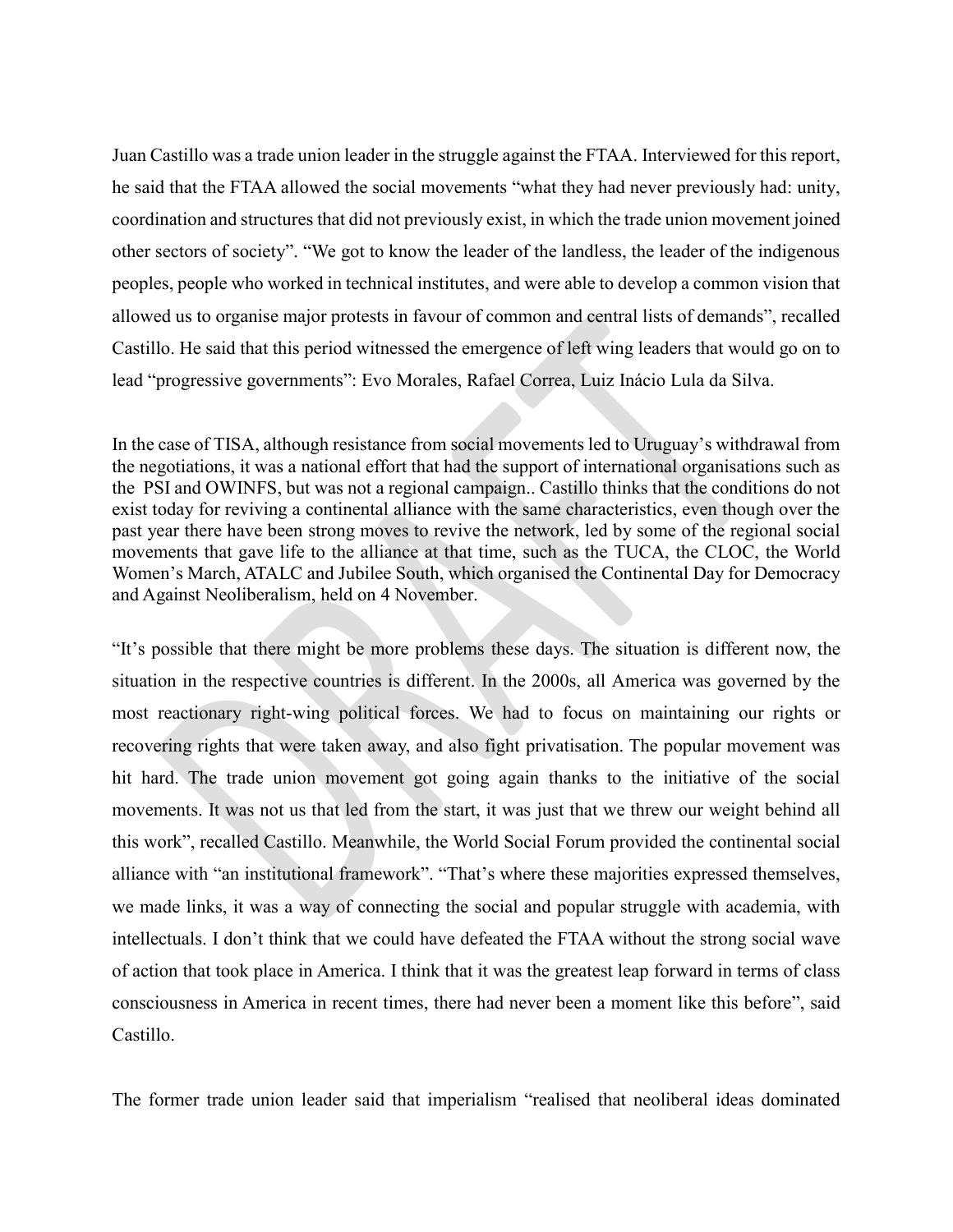America and wanted to use the FTAA put a straitjacket on us so as to have the entire America as its backyard". "We succeeded in our fight to defend pubic freedoms and national sovereignty. It set the scene for the emergence of progressive leaders and governments in America", he said.

These progressive governments came to power and the situation is different today, said Castillo. The progressive sectors are no longer in government in the case of Argentina and Brazil. In Uruguay, Castillo thinks that many sectors of the Frente Amplio are content to conform. "There are a lot of problems. The first is that we have made the right, the dominant class and imperialism want to win once and for all. It would be a grave mistake to trust them too much and to forget where we came from. This is a movement, but I am not happy and ready to conform. We are not yet the dominant class, anywhere in America, except for in Cuba", he said. He added that sectors of the Uruguayan left that are currently in the government believe that the alliance with other social sectors was "temporary" and that they "broke with" this alliance when they achieved their objective of forming a government. "Why aren't we fighting together in Uruguay, and yet we were doing so until the end of the 1990s? Are some of us happy with what we've got now?", he asked.

At the FTAA summit in Miami in 2003, it became clear that the project promoted by the United States did not have enough support in Latin America. Once it had lost the initiative, and certainly in 2005, the United States forcefully promoted bilateral free trade agreements with all the countries in the region. Uruguay followed this tendency and seriously started to negotiate a free trade agreement in 2006, although there had already been an attempt to do the same during Jorge Batlle's government, as described by Porzecanski in his book.14.

In the case of opposition to the FTA with the United States, there was not such an explicit campaign against it as there has been with TISA. In any case, the main opponents of TISA also opposed the FTA: several factions of the Frente Amplio and the PIT-CNT. However, unlike the fight against TISA, the decision to not sign an FTA with the United States was taken by the government led by Tabaré Vázquez, mainly on the basis of technical objections made by

<sup>14</sup> For more on this, see *No voy en tren: Uruguay y las perspectivas de un TLC con Estados Unidos (2000-2010)*, by Roberto Porzecanski, Debate, Montevideo, 2010.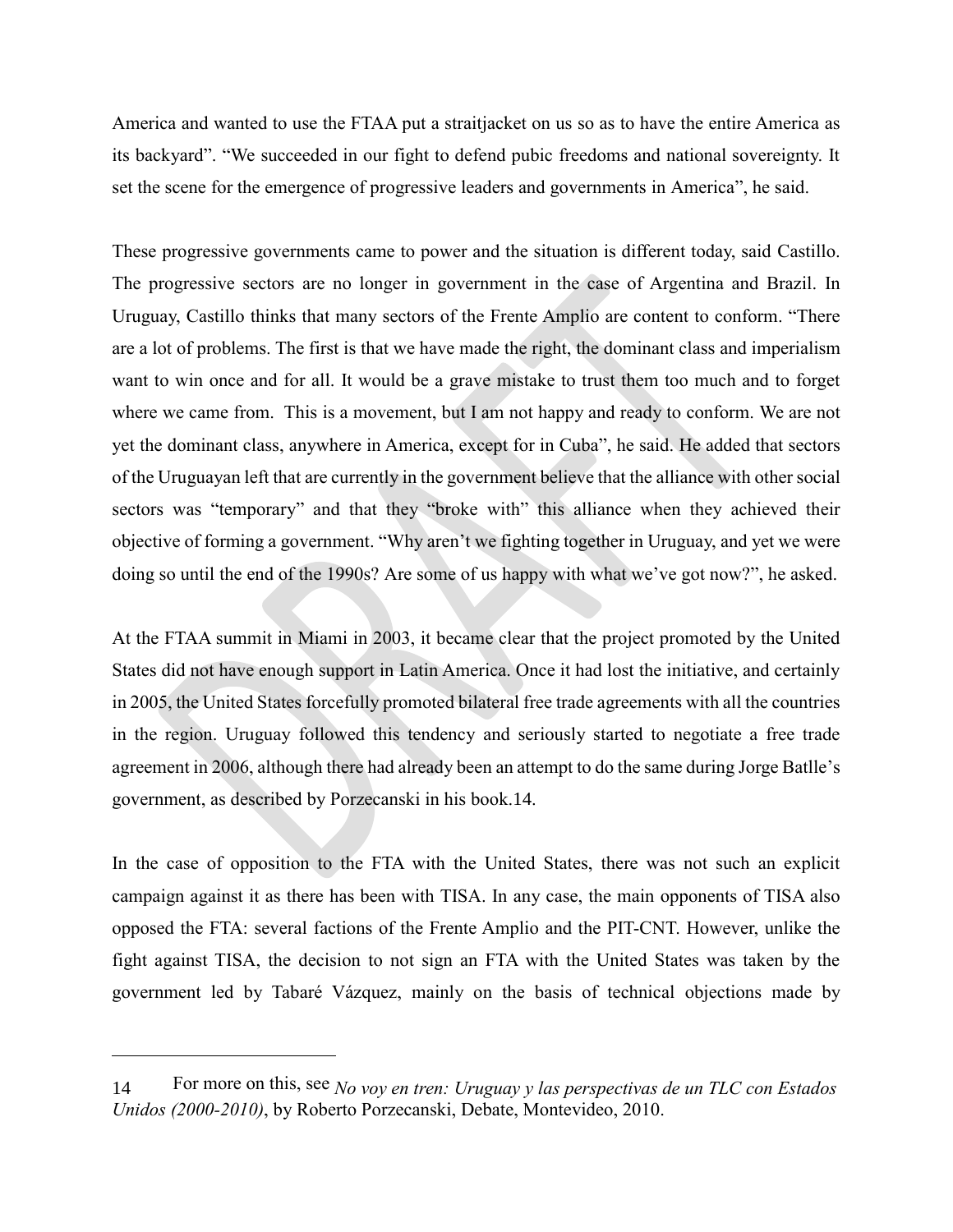government ministries, when it became known that the United States was not prepared to sign an FTA that differed in format from the one it had concluded with Peru.

One of the main opponents of the agreement was the then foreign minister, Reinaldo Gargano and his deputy, Roberto Conde. In August 2006, when expressing his intention to sign the agreement with the United States, Vázquez had made a statement that has gone down in history in Uruguay: "Sometimes, the train only passes once". That same day, asked about those words, Gargano replied: "The train only passes once, yes, but some people lie down in front of the train but the train carries them forward".

One of the proponents of the FTA with the United States within the government was economy minister Danilo Astori (in 2015, he wanted Uruguay to stay in the TISA negotiations). All opposition parties, most business organisations, with the exception of manufacturing companies, were also in favour. In Mercosur, Argentina and Brazil made clear objections to Uruguay's proposed breakaway to sign a bilateral FTA with the United States.15

As with TISA, intellectuals wrote an open letter against the treaty. Many of the names were the same, including Roberto Conde, Alberto Couriel, Gerardo Caetano and José Manuel Quijano. Once again, there was not a lot of information available about the process, but there was one difference: the format of the FTAs that the United States had signed with other countries in the region was known and it could be assumed that the proposed treaty with Uruguay would follow suit. Some of the issues that caused concern about the FTA being negotiated with the United States were practically the same as in the case of TISA, including the restrictions on public procurement and the obligation to give equal treatment to investors, which meant in practice the end of the monopolies administered by state-owned companies.

# **4. Conclusions**

The process of applying to join and then withdrawing from the TISA negotiations can be divided into three stages. The first stage was conducted in secret and the issue hardly appeared in the press. The government met social organisations but did not inform them about the agreement, and argued that it did not have any information. Local organisations only received information from the PSI

<sup>15</sup> Op.cit.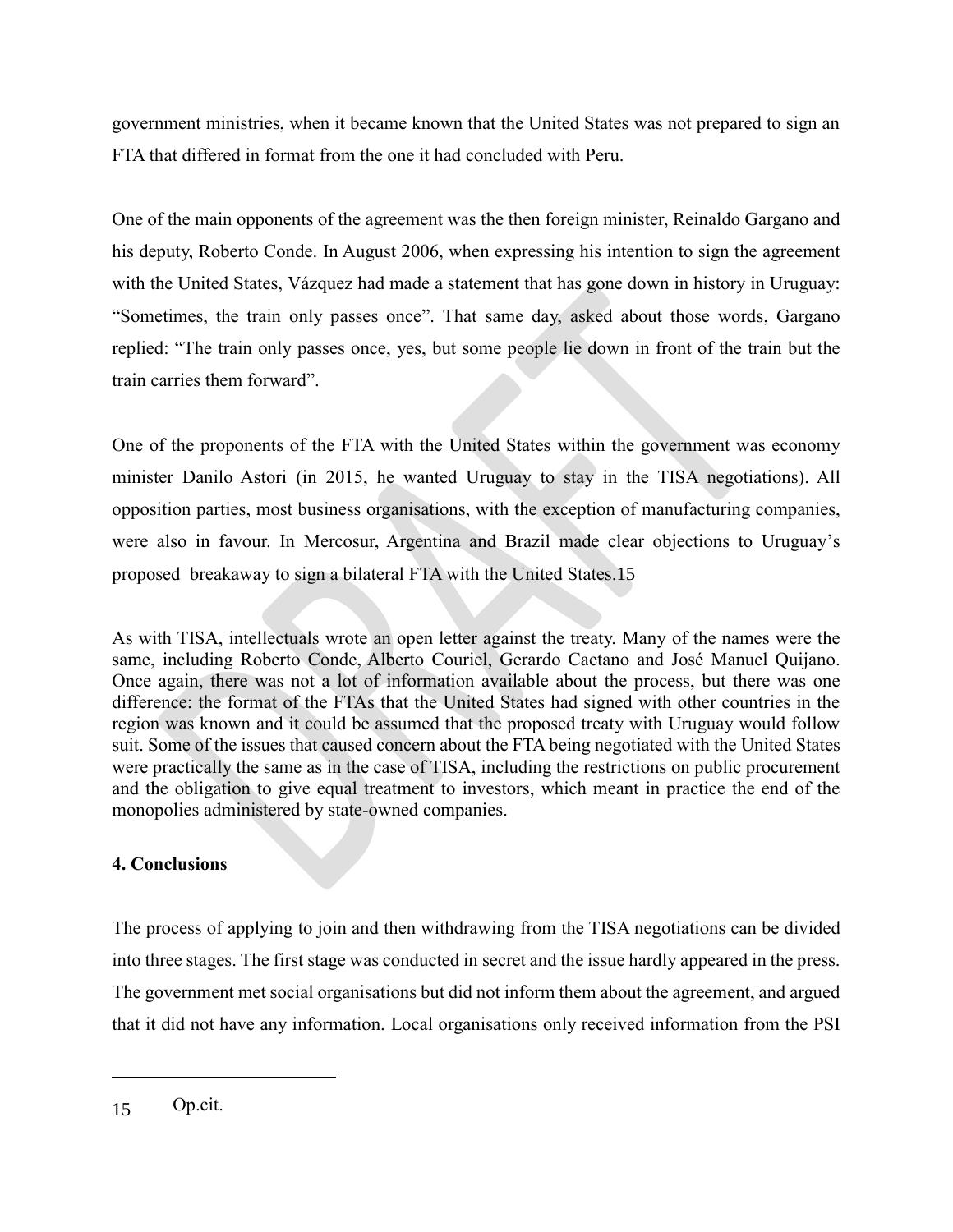and documents released by WikiLeaks.

The second stage witnessed social action against the agreement, led by the PIT-CNT and, in particular, public sector unions. The position taken by these actors was based on information provided by the PSI, documents released by WikiLeaks and information published in the local media. It all pointed to the conclusion that the TISA negotiations would have a major impact on public services in Uruguay and on the state's regulatory powers. Organisations like REDES-AT and CEFIR played a key role during this stage of the campaign. In particular, CEFIR was the focus for a group of intellectuals to get together and feed arguments to opponents of the agreement. These same intellectuals later joined some Frente Amplio leaders in writing an open latter against TISA.

The central point of the third stage was the Frente Amplio's political decision, after President Tabaré Vázquez had resolved that it should be the left wing coalition that should settle the argument about whether Uruguay should stay in the negotiations. In this context, there were open discussions at local Frente Amplio branches and committees, thanks to the national structure of the party, which allowed a democratic discussion to take place. In June and July, there were the first announcements by Frente Amplio factions against the agreement. *Compromiso Frenteamplista* and the Communist Party announced their opposition to continuing with the negotiations. Closer to the date set for the Frente Amplio plenary called to resolve the issue, came announcements against TISA from the Popular Participation Movement, the Socialist Party and *Casa Grande*. Finally, the plenary resolved to withdraw from the negotiations and President Vázquez adopted the same position as his party.

Structural and current factors influenced this outcome, with the campaign lasting a relatively short period (February – September 2015).

Structural factors included the "statist culture" that still prevails in Uruguay, public support for state-owned companies and services and the importance and role played by state-owned companies in Uruguay. Uruguay's continued membership of Mercosur (supported by most sectors of the Frente Amplio) also had an influence. Moreover, Mercosur membership brought with it conditions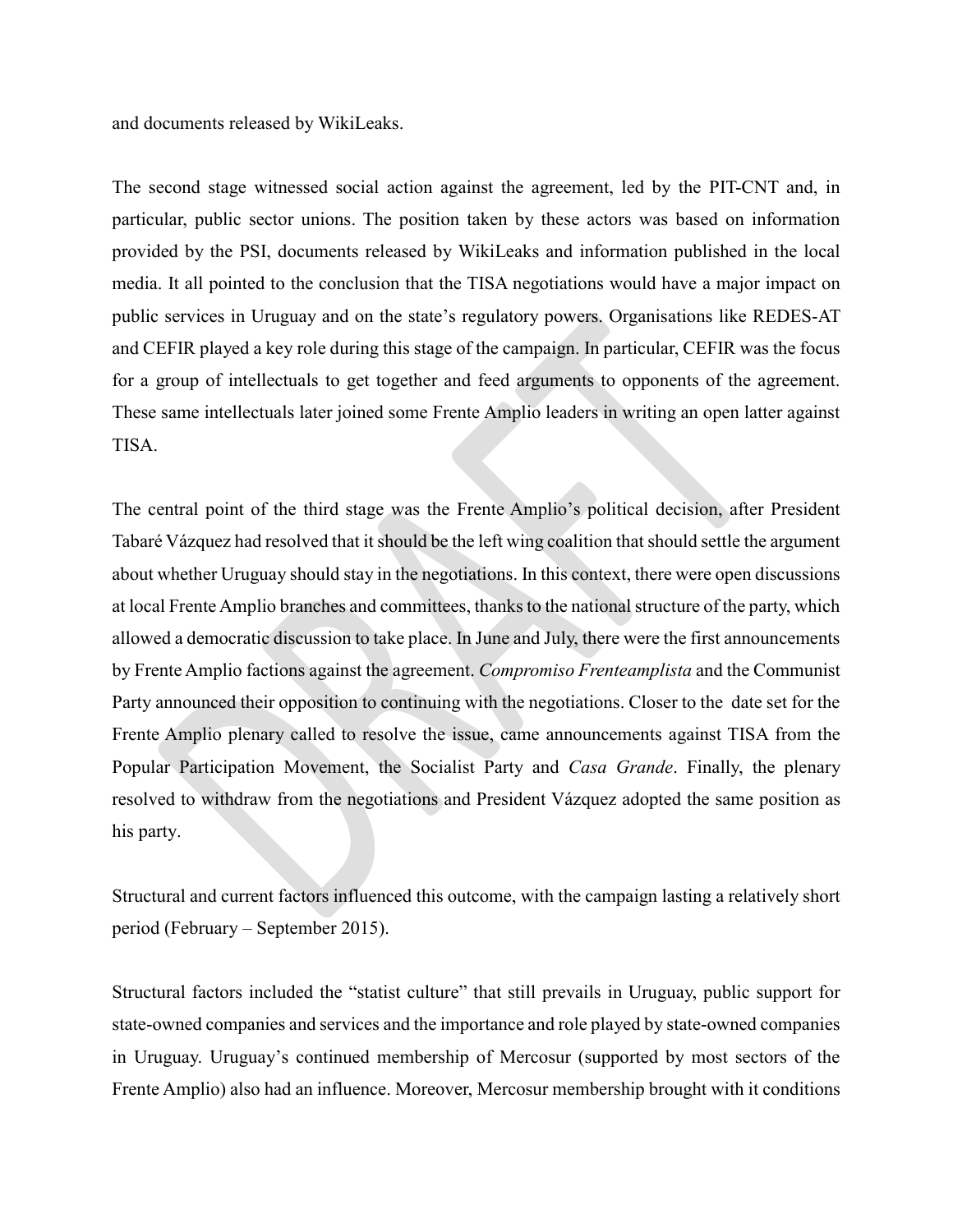regarding other trade negotiations with third countries and blocs. Another feature of Uruguayan politics is the unity of the political left and the trade union movement, which gives greater political weight to decisions taken by both the Frente Amplio and the PIT-CNT, which, in this case, were the strongest opponents to TISA. In addition, they have a good image and are closely linked.

Current factors also played a role in the decision to withdraw from the negotiations, especially the political circumstances. For example, the fact that entry to TISA was requested by the previous government led by José Mujica, had the effect of making it easier for President Vázquez to take the decision to withdraw, despite the fact that both presidents belonged to the same political party, the Frente Amplio.

Another factor was the correlation of forces within the Frente Amplio, where a majority of sectors were in principle reticent about accepting the proposed modalities for Uruguay's role in the international economy. This facilitated the plenary's decision to withdraw.

There were also reasons related to the country's capacity to negotiate. Technical personnel at different ministries did not understand why Uruguay had joined the TISA negotiations and were unable to identify the country's offensive interests at the talks. However, they were clear about the risks. Moreover, Uruguay did not have negotiators specialised in this type of mega-agreement, given that traditionally, Uruguay had negotiated on goods and had much less experience in negotiating on services.

Finally, there was a broad-based and large social campaign that encouraged the country's withdrawal from the negotiations, supported by international networks and organisations that were already consolidated prior to discussion of the agreement and which provided information and training to local organisations. At the national level, a broad alliance opposing the agreement was formed, which included the trade union movement, most sectors of the left, social and environmental organisations, intellectuals and academia. The campaign facilitated the dissemination of information about the risks posed by the agreement, which effectively countered the prevailing secrecy. One important factors is that, unlike the rest of the region, Uruguay still has independent media that are strong without being massive, especially among intellectuals,